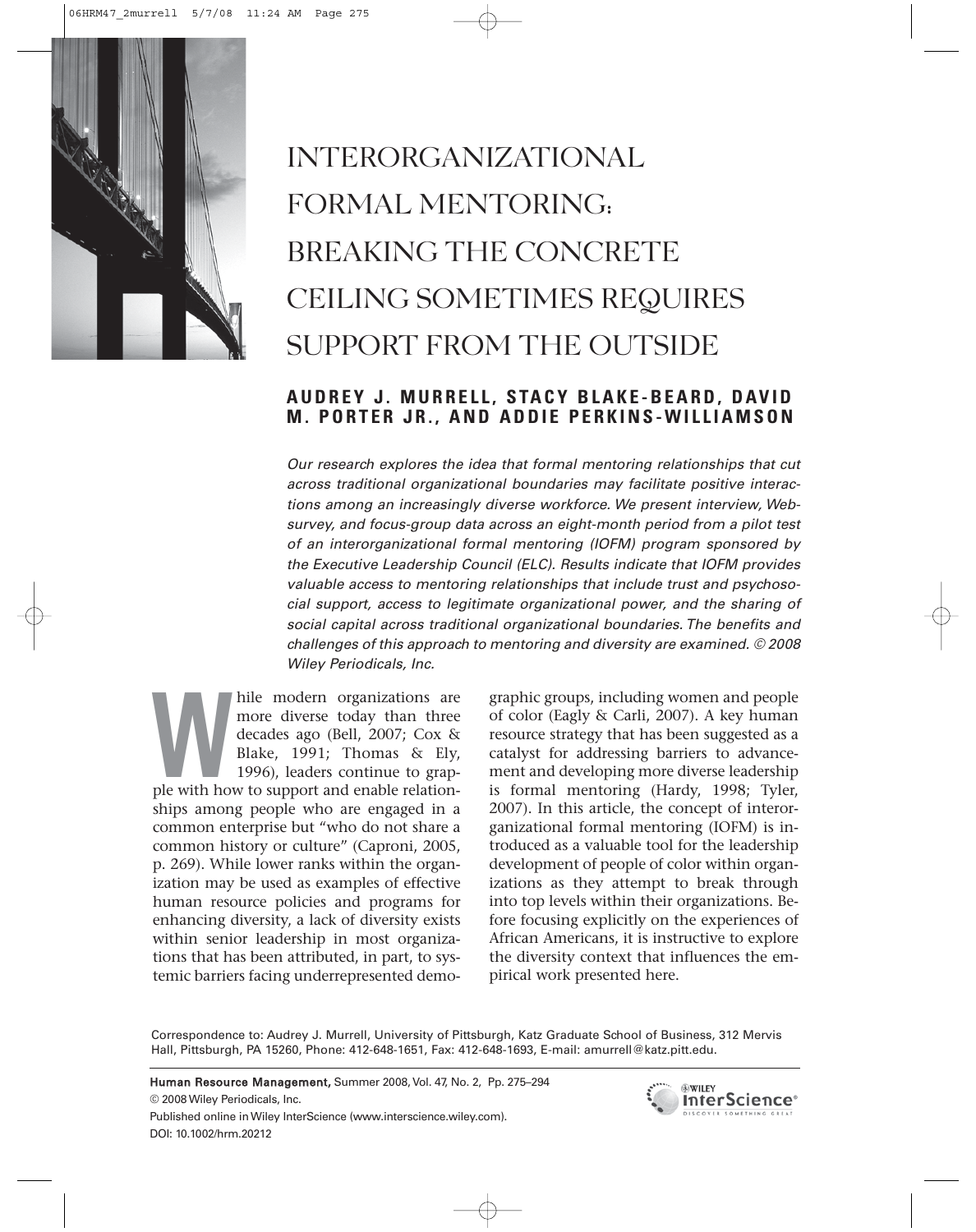## Setting the Diversity Context

While diversity in workforce participation is increasing, a glass ceiling still effectively keeps the top levels absent of the same diversity that exists throughout the middle and lower levels of organizations (Cotter, Hermsen, Ovadia, & Vanneman, 2001; Federal Glass Ceiling Commission, 1995a). The glass ceiling has been defined as an "unseen, yet unbreachable barrier that keeps minorities and women from rising to the upper rungs of the corporate ladder, regardless of

A mentor is generally defined as a more senior individual who uses his or her influence and experience to help with the advancement of a mentee.

their qualifications or achievements" (Federal Glass Ceiling Commission, 1995b, p. 4). The glass ceiling has been recast as the concrete ceiling for African Americans (Hayes, 2006; Thomas & Gabarro, 1999), the adobe ceiling for Hispanics (Blancero & Del-Campo, 2005; Foley, Kidder, & Powell, 2002), and the bamboo ceiling for Asians (Curry, 2006; Hyun, 2005) to reflect the unique barriers facing people of color.

Work by Thomas (Thomas & Alderfer, 1989; Thomas & Gabarro, 1999) illustrates the power of mentoring in helping people of color (in their work, specifically African Americans) "break though" to senior levels

within the organization. Thus, understanding the intersection of diversity and mentoring may outline a process for changing the dynamics of power and break down the barriers that keep people of color from attaining leadership positions within organizations. In addition, Thomas's research (1989, 1993) makes clear that the nature and outcomes of interracial dynamics embedded within the organization's culture can provide revealing information about the state of racial affairs within the firm. In fact, some argue that people of color may act as a miner's canary—an indicator of conditions that are challenging not only for numerical minorities but also for majority groups in that same organization (Guinier & Torres, 2002). The presence of dissatisfaction, frus-

tration, and high turnover among people of color is perhaps a precursor to future problems that will be experienced by majority group members if the issues facing these more vulnerable groups are not resolved. Thus, the impact of mentoring on diversity in organizations is important to understand because it may provide a mechanism for altering interracial dynamics in the workplace and increasing the overall health and strength of the organization.

## Diversity and Mentoring Relationships

Mentoring has gained attention as a powerful tool to enable the careers of those advancing through the ranks in organizations (Blake-Beard, Murrell, & Thomas, 2007; Dreher & Ash, 1990; Murrell, Crosby, & Ely, 1999; Thomas & Gabarro, 1999). A mentor is generally defined as a more senior individual who uses his or her influence and experience to help with the advancement of a mentee (Kram, 1983). Those with access to mentoring have been consistently shown to benefit from their involvement in these relationships; they report higher salaries, increased promotion rates, greater career satisfaction, higher organizational commitment, and less intention to leave the organization as well as lower levels of turnover (Blake-Beard, 1999; Crosby, 1999; Dreher & Cox, 1996; O'Neill, 2002; Ragins, 1999; Wanberg, Welsh, & Hezlett, 2003).

However, the picture becomes more complicated when exploring people of color's ability to develop mentoring relationships with mentors who share the same racial group (or racial identity group) membership. Gaining access to mentors of the same race may be difficult for people of color because of their low numbers within higher levels in the organization (Catalyst, 1996; Sims, 2002). Thomas (1990, 1993) found that when mentoring relationships were present, white males predominated as mentors for white females, black males, and black females. The presence of white males in leadership positions is such that they are the primary group poised and positioned to act as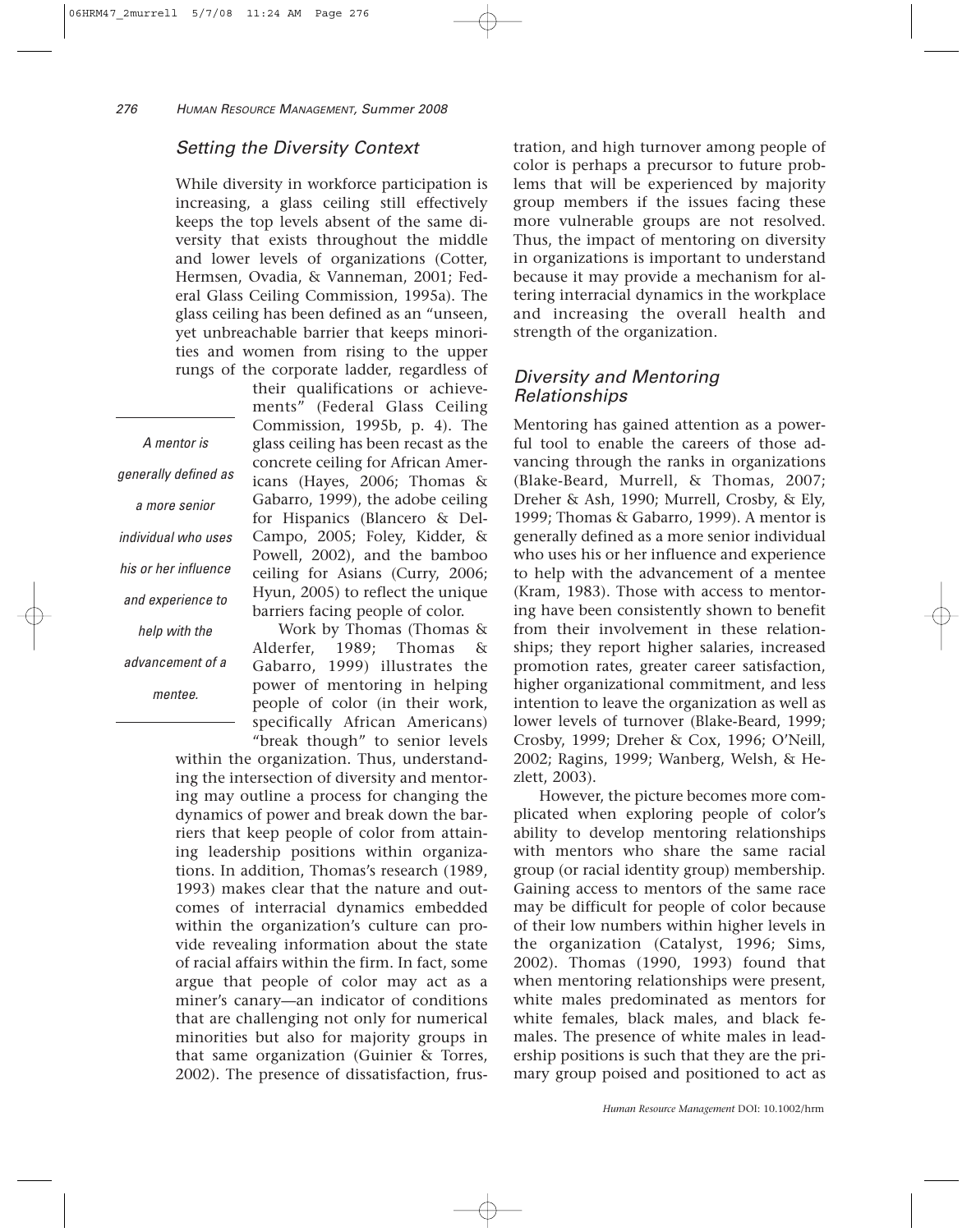mentors. Dreher and Cox posit that "a significant part of the influence differential between White men and mentors of other genders or racial groups derives from differences in legitimate power that is embedded in organizational position" (Dreher & Cox, 1996, p. 298). In order for mentees of color to gain access to mentors of color, they have to go outside of their own department/unit (Thomas, 1990) and these were frequently informal relationships that provided primarily psychosocial support.

Thus, gaining access to individuals who provide career-focused mentoring functions means that people of color are thrust into interracial dynamics embedded within the organization to a greater degree than whites (Sims, 2002; Thomas, 1990). Access to mentors of the same race is not as available to people of color within the organization without crossing additional boundaries such as level, location, or function, or seeking these relationships outside of their own organization. With little formal support or legitimacy, there is an additional burden, or what Blake-Beard, Murrell, and Thomas (2007) call a "mentoring tax," on these developmental relationships that is a function of dimensions of diversity such as race.

Access to people who share the same race may be important for building trust, but access to people in leadership positions is equally important given the power dynamics of a mentoring relationship. As Thomas (1989, p. 284) writes, "The power imbalance is reinforced, as blacks tread lightly, carefully, and Whites go comfortably about their business. The powerful can choose what to ignore." These findings highlight power dynamics and axes of privilege that benefit whites, often at the expense of people of color within organizations (Corsun & Costen, 2001). As Ragins notes, the powerful seek to preserve their power "and may do so by supporting policies, practices, and prescriptions that exclude other groups" (Ragins, 1995, p. 97). Thus, formal mentoring relationships must not simply be about matching individuals across diverse boundaries (e.g., race, ethnicity, gender); they must also be about creating access to power and the development of

trust among those who traditionally have been excluded from the knowledge and resources that will support their success and the success of the organization.

While diverse mentoring relationships within a single organization may have many advantages that are critical for individual and organizational outcomes, the reality is that these relationships are complex, more likely to produce conflict, and may not meet all of the needs of people of color within or-

ganizations, particularly those seeking to "break through" to senior-level leadership positions (Thomas & Gabarro, 1999). This statement is based on the wide variety of empirical and theoretical work that shows race, as one aspect of diversity, to be embedded within the organizational context (Alderfer & Thomas, 1988), a consistent driver of work attitudes and outcomes (Murrell & Hayes-James, 2001), and a moderator of the return on investment employees received from training and other developmental activities (Hayes-James, 2000). Thus, attention should be devoted to how the experience of mentoring relationships shapes our ability to develop a diverse cadre of managers who create meaningful change and cultivate diversity both across and within organizations.

Access to people who share the same race may be important for building trust, but access to people in leadership positions is equally important given the power dynamics of a mentoring relationship.

We argue that interorganizational formal mentoring can be one powerful tool for enhancing diversity, strengthening the pipeline of diverse leadership, and providing people of color access to both career and psychosocial support that may not be afforded by traditional formal mentoring efforts within a single organization. The case advanced here for IOFM is quite consistent with Ragins's (1997) notion of "diversified mentoring relationships." Using the lens of power dynamics within organizations, Ragins suggests that there is an inextricable link between mentoring and diversity. She writes that "micro-theories for each marginalized group ignore the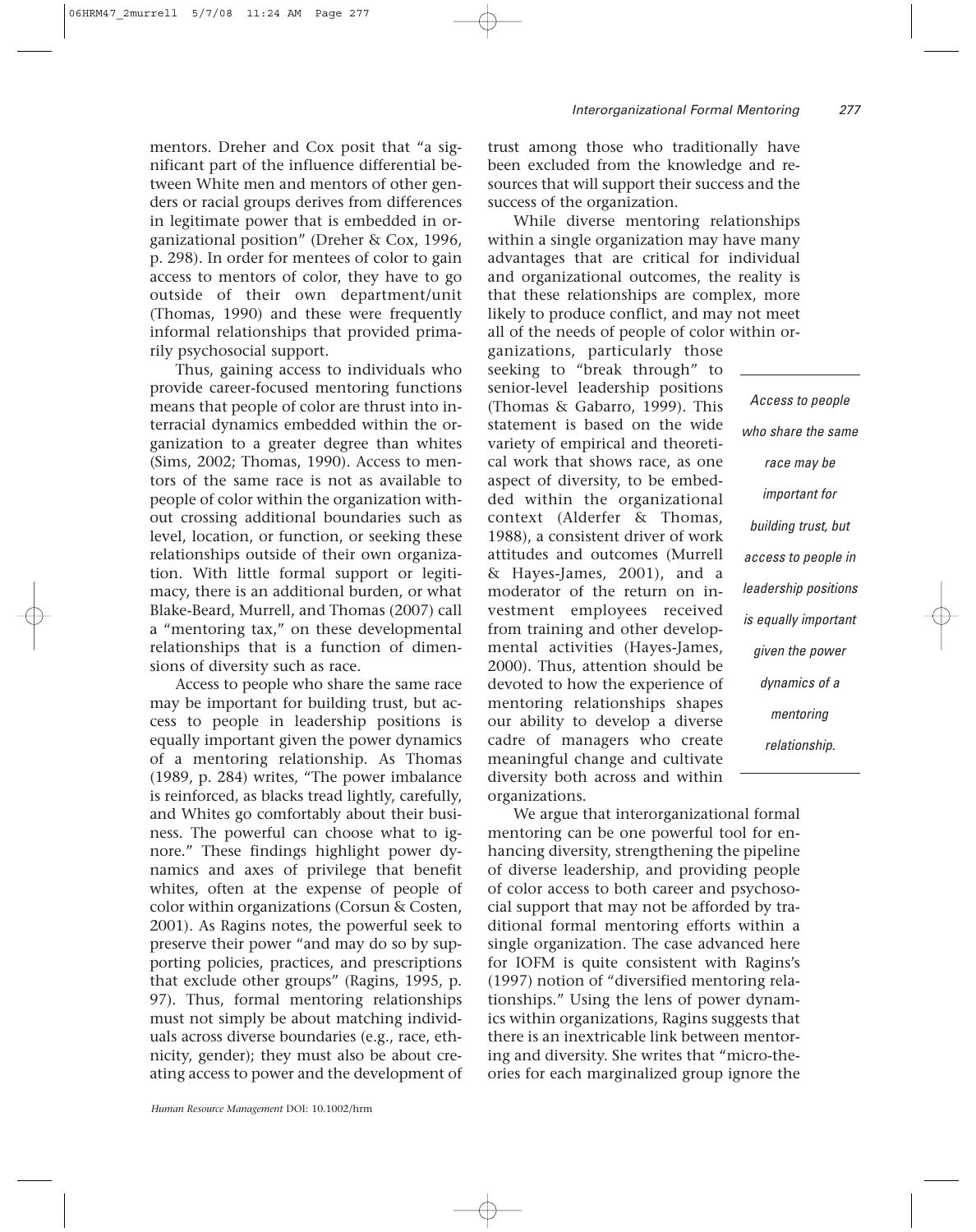implications of multiple group membership, and take a limited piecemeal perspective toward explaining diversity in mentoring relationships" (p. 483). Ragins's notion of the diversified mentoring relationship raises the critical issue of power dynamics and the role they play in shaping mentoring relationships within traditional formal organizationbased programs. In this study, we examine IOFM as one strategy for organizations seeking to increase diversity within leadership ranks in their organizations.

## Interorganizational Formal Mentoring

…establishing formal mentoring programs or opportunities that give individuals legitimate access to power and social capital is a key benefit of interorganizational formal mentoring.

The primary goal of this article is to validate the use of interorganizational formal mentoring and the contribution it may make for professional development among people of color and for the enhancement of diversity and leadership development within organizations. We define IOFM as *formal mentoring activities, programs, or experiences that cut across traditional organizational boundaries and target the unique developmental needs of a specific stakeholder or identity group.* 

The notion of IOFM and its ties to diversity are quite consistent with recent conceptual work of Higgins and Kram (2001) and their construct of "mentoring constellations." Regardless of whether one

considers mentoring relationships that are primary or secondary, single or multiple, hierarchical or peer, the importance of IOFM as part of the mentoring constellation is that it may provide a dual benefit; individuals can have mentoring relationships that provide access to individuals in positions of power *and* who share an affinity based on key social identity groups. This latter point is supported by Friedman's work on affinity or social network groups and race. He shows that the strength of ties among African Americans that extend *outside* of their current organization has a positive impact on careers

and work attitudes *inside* of their current organization (Friedman, 1996; Friedman, Kane, & Cornfield, 1998).

Further, IOFM provide the ability for people of color to cultivate valuable "social capital" that may not be developed within a traditional organization-specific formal program. As Raider and Burt (1996) write, social capital is "generally important, but more important for people at the social frontier people at the interface of different social worlds" (p. 189). In fact, Burt and his colleagues would argue that IOFM gives people of color the ability to span "structural holes," an ability that already has been shown to drive positive career outcomes for majority individuals within organizations (Burt, 1992). Thus, establishing formal mentoring programs or opportunities that give individuals legitimate access to power and social capital is a key benefit of interorganizational formal mentoring.

While some would argue that mentoring relationships that cut across organizations are more effective if these relationships are informal rather than formal (e.g., Raabe & Beehr, 2003), there can and should be a rethinking of this assumption. A key aspect of the conceptualization of IOFM is the *legitimacy* that is provided by formal mentoring relationships that extend outside the boundaries of the traditional organization. Burt's work on social networks is relevant to this supposition (Burt, 1992). For example, he argues that women are unable to duplicate the networks of men because they lack legitimacy within the organization. In order to be successful, women need to effectively "borrow" the social network of a male sponsor who is influential in the organization. This borrowing of social power makes other organizational members recognize someone (e.g., a woman) that they are dealing with is legitimate because he/she is being treated as a proxy source of organizational power. Burt's research found that women who are connected to the social network of their male manager were promoted more quickly than women who attempted to develop their own networks (Burt, 1998). In fact, "borrowing" or leveraging the social capital of an influen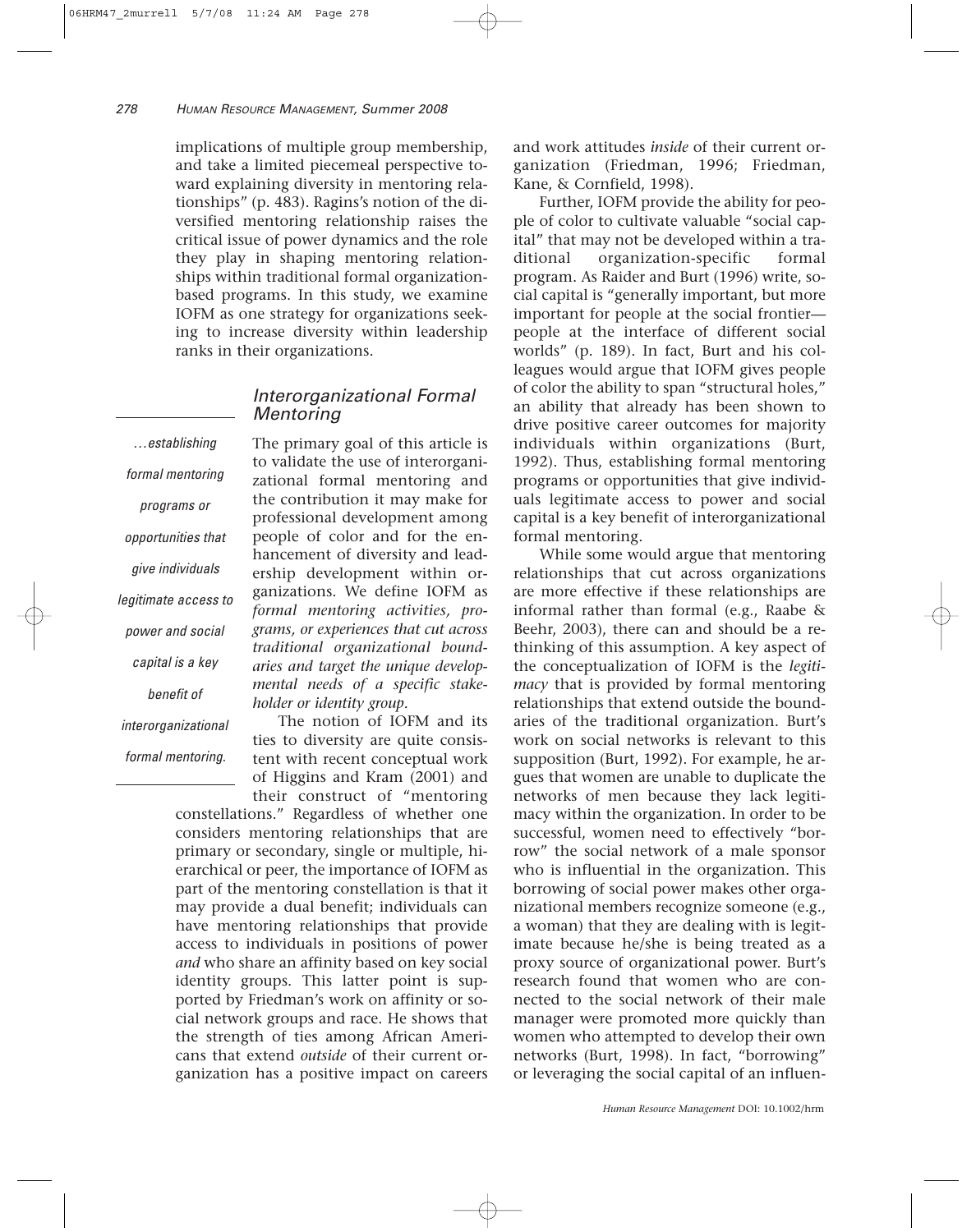tial white male sponsor was also an effective strategy for African Americans who broke through to senior levels within organizations, according to work by Thomas and Gabarro (1999).

Furthermore, IOFM is a developmental process akin to other dimensions of mentoring relationships that have been studied previously. For example, Scandura and Schriesheim (1994) define supervisory career mentoring (SCM) as "a transformational career activity involving a mutual commitment by mentor and mentee to the latter's longterm development, as a personal, extra-organizational investment in the mentee by the mentor, accomplished by the sharing of values, knowledge, experience and so forth" (p. 1589). However, the traditional SCM relationship does not take into account the need for managers of color to connect on issues of values and experiences that are contextbound and related to issues of race, ethnicity, gender, or other dimensions of diversity. Nor does the traditional view of SCM provide a response to Burt's claim that individuals who traditionally are left out of the power circles within organizations need to "borrow" social capital to facilitate their own career success. While a number of these programs exist to develop and support various target groups (e.g., women, African Americans, Latinos, engineers, MBAs, etc.), we focus on one particular program as a model for the potential of IOFM to increase the pipeline of future managers and leaders of color in organizations.

This study utilizes a longitudinal, multimethod study of a pilot formal mentoring program sponsored by the Executive Leadership Council (ELC) to show how interorganizational formal mentoring may provide valuable access to mentoring relationships that include trust and psychosocial support, access to legitimate organizational power, critical connections to social identity-relevant role models, and the sharing of social capital across traditional organizational boundaries. Results are synthesized from a review of interview, survey, and focus-group data collected over an eight-month period that explores the experience mentees within the ELC program have with career and psychosocial mentoring functions through this IOFM program. To add to the understanding of the importance of formal mentoring for the development of African American leadership, the potential impact of IOFM is examined by asking several descriptive research questions:

- 1. Is there an exchange of career and psychosocial mentoring functions within IOFM relationships?
- 2. What is the relevant frequency of career versus psychosocial mentoring functions within IOFM mentoring relationships?
- 3. What are the different types of advice and knowledge shared across IOFM relationships?

## **Methods**

#### Research Setting

The Executive Leadership Council is an independent, nonpartisan, nonprofit corporation that was founded in 1986 by a group of 19 African-American corporate executives. The ELC has more than 340 members, one-third of them are women. Individuals who qualify for membership should be within three levels to the CEO and the focus is on U.S.-based companies

and multinational organizations. A core focus of the ELC programs and mission is for every ELC member to help others establish career goals and to develop the necessary skills to reach top levels within corporations as a deliberate strategy for increasing the diversity of organizations. As part of this focus, the role of mentoring has been inextricably linked to accomplishing these diversity goals.

## The ELC Interorganizational Formal Mentoring Program

One central aspect of ELC's mentoring activities is the inclusion of an interorganiza-

A core focus of the ELC programs and mission is for every ELC member to help others establish career goals and to develop the necessary skills to reach top levels within corporations as a deliberate strategy for increasing the diversity of organizations.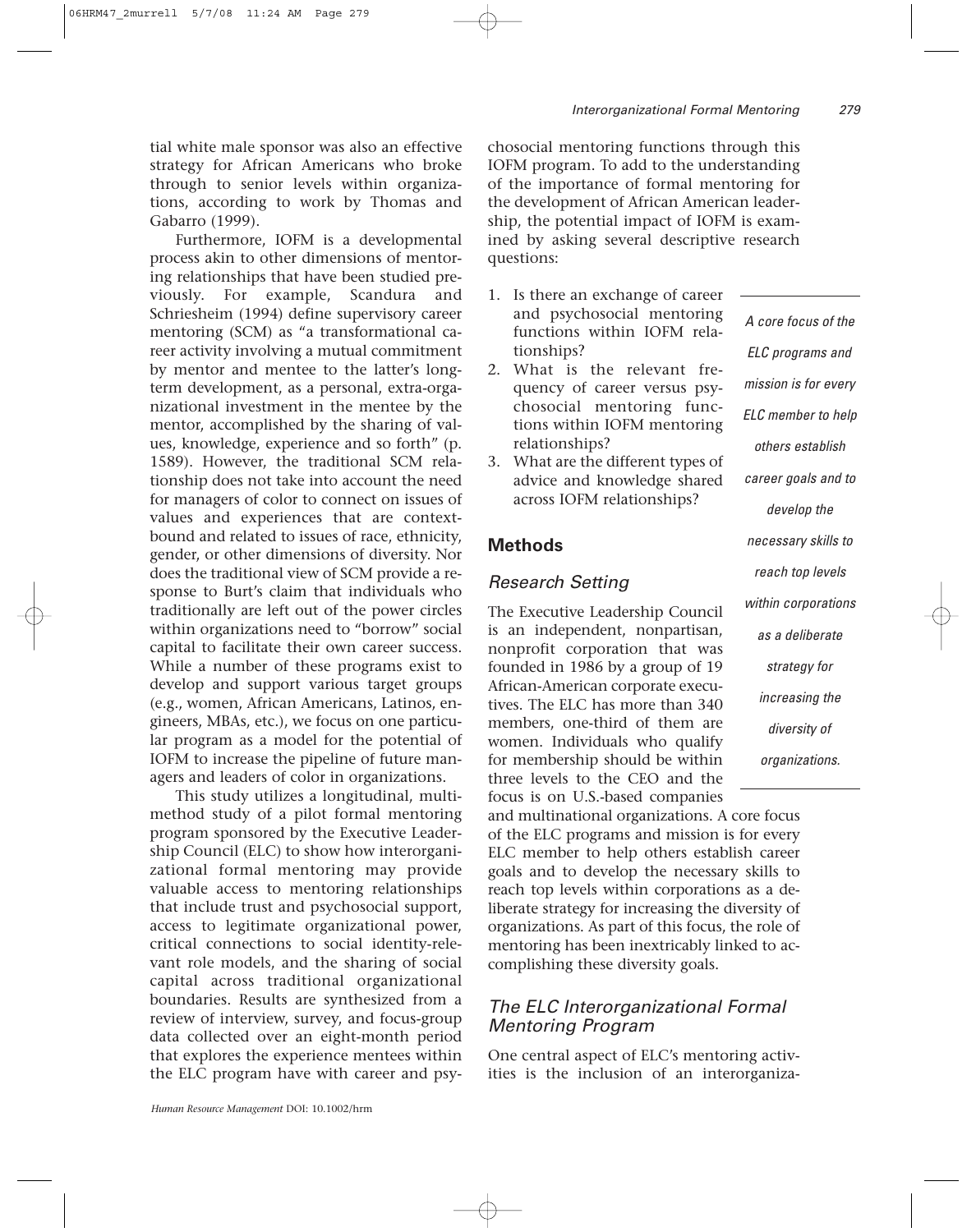tional formal mentoring program. For our study, this effort included three half-day training sessions on three dimensions of mentoring relationships: fundamentals of effective mentoring, peer mentoring, and becoming an effective mentor. Each session presented current research and practice in the relevant area of formal mentoring, as well as exercises that helped participants apply this knowledge. All sessions were facilitated by research-oriented, university-level faculty and were an integral part or the overall curriculum that focused on leadership de-

A key goal of the matching process was to provide each mentee with a mentor who had expertise or experience within the function, industry, or level of his/her desired professional goal or aspiration.

velopment among African American managers. A total of 30 participants were recruited from both member and nonmember companies and included managers in private, public, and nonprofit organizations; however, most participants (95%) worked in the private sector.

In addition to the curriculum content, each participant was matched with a senior-level African American manager from a different organization. All mentors recruited were ELC members, and the matching process focused on key information provided by the mentees during the program application process. Criteria used for the matching process included three categories: career factors (industry, function), personal factors (gender, marital status, age), and geographic region.

A key goal of the matching process was to provide each mentee with a mentor who had expertise or experience within the function, industry, or level of his/her desired professional goal or aspiration.

## Data Collection

The methodological approach utilized a multimethod, longitudinal design. Data were collected via phone interviews, a Web-based survey, and in-person focus groups across an eight-month period. All data collection involved participants within the ELC formal mentoring program. As part of the structure of the program, mentees were asked to attend all sessions, while the mentors were present only during initial matching, which occurred during session one. The first followup took place three months after the initial contact between the mentor-mentee pairs. A faculty coach was assigned to each pair and conducted an hourlong telephone interview with each mentor and mentee. The focus of this initial contact was to determine the status of the relationship and frequency of contact since our initial workshop and to conduct an initial assessment of the types of activities and interaction taking place within the relationship. Interview questions were taken from previous measures of mentoring contact and functions developed by Ragins and McFarlin (1990) and Thomas (1999).

The second follow-up involved telephone contact with each mentee within each of the pairs. Mentees were asked to complete a Web-based survey to examine the nature of their mentoring experience since the first follow-up. Several questions from the initial check-in were repeated to allow an assessment of the change in relationships over time.

The third follow-up involved face-toface, small focus-group (four or five people) interviews with a majority of the mentees. A set of questions was developed that addressed their overall evaluation of the mentoring experience, as well as their feedback on the structure, design, and execution of the formal mentoring program. Some similarity in questions from the first two interviews was included to allow for comparisons to be made over time.

## **Measures**

Study measures focused on the mentoring experience from the perspective of the program participant or the mentee.<sup>1</sup> Questions included how frequently they interacted with their mentoring partner and how satisfied they were with the mentoring experience. Several items also examined the specific type of advice or information that was being shared between the mentoring pairs.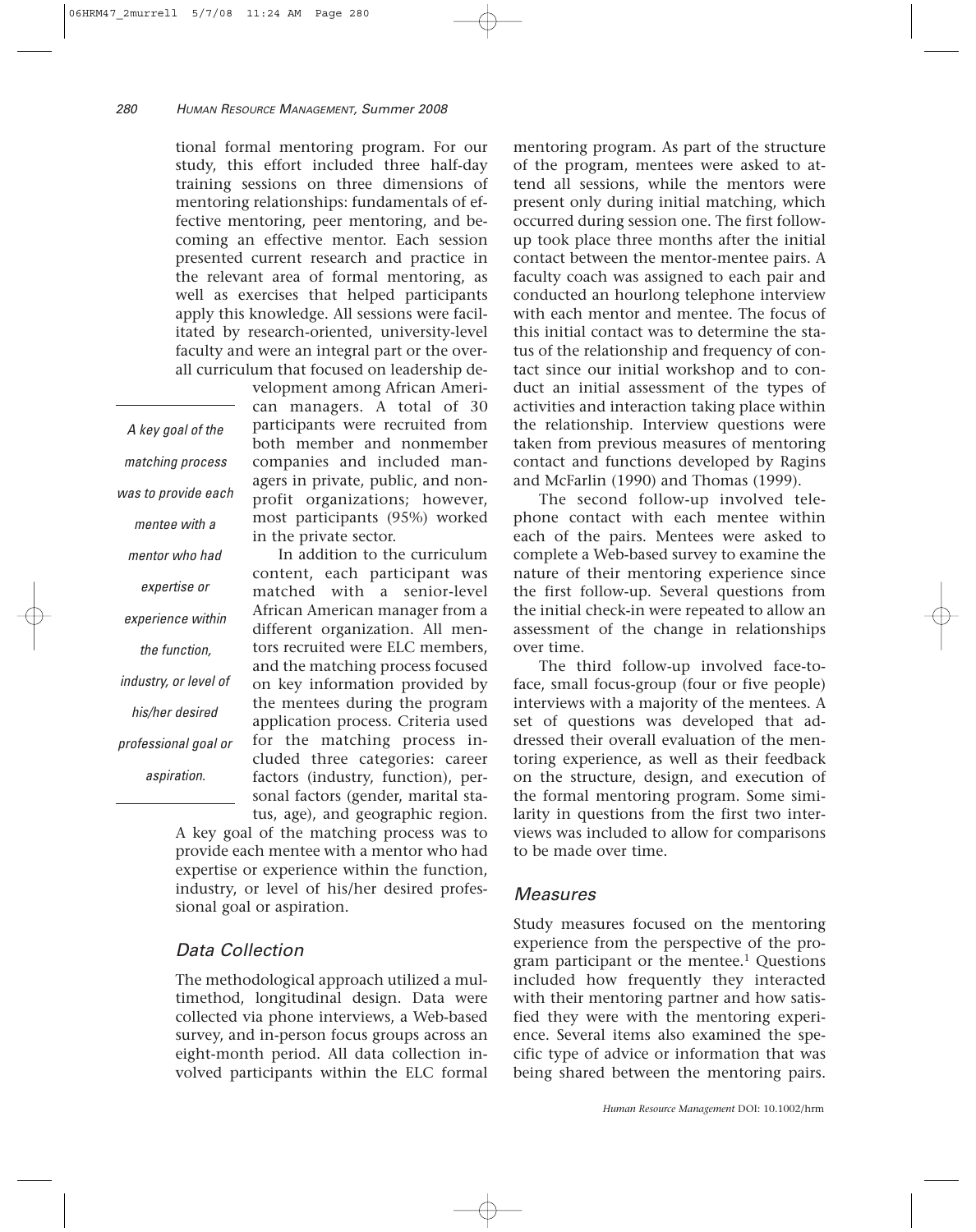These questions were used during both the interviews (first follow-up) and the Web survey (second follow-up) and utilized items from the mentoring scale developed by Ragins and McFarlin (1990). These items used a 1 to 5 scale (disagree to agree); specific items are provided in Table I. Focus-group items (third follow-up) consisted of a series of open-ended questions on the overall experience of the IOFM program and were developed by the researchers. A few items from the earlier data-collection points (e.g., overall effectiveness of the mentoring experience) were repeated during the focus groups for comparison purposes.

### **Results**

The study data consists of both qualitative and quantitative information provided by the participants across the three distinct phases of data collection. While a number of different research questions can be examined with these data, the presentation of results herein will focus on some of the key factors within each of the mentor-mentee pairs and

#### **TABLE I Architecture for Intangibles**

|                                | Question: In your contact with your mentoring partner,<br>please tell me how often you have engaged in the<br>following activities: | <b>First Follow-Up</b><br>(% who said<br>sometimes/often) | <b>Second Follow-Up</b><br>(% who said<br>sometimes/often) |
|--------------------------------|-------------------------------------------------------------------------------------------------------------------------------------|-----------------------------------------------------------|------------------------------------------------------------|
| <b>Career Factors:</b>         |                                                                                                                                     |                                                           |                                                            |
|                                | Shared knowledge about organizations, their culture,<br>and politics and how to be effective?                                       | 81%                                                       | 94%                                                        |
| $\bullet$                      | Talked about strategies to solve work-related prob-<br>lems, conflicts, or concerns?                                                | 84%                                                       | 100%                                                       |
|                                | Discussed ways to enhance their visibility within the<br>organization or the professional networks?                                 | 75%                                                       | 88%                                                        |
| $\bullet$                      | Collaborated on a common project or work-related<br>activities?                                                                     | 16%                                                       | 24%                                                        |
|                                | • Shared technical assistance, expertise, or financial<br>resources as part of collaboration on a project?                          | 27%                                                       | 41%                                                        |
| $\bullet$                      | Discussed specific information about performance<br>review or formal feedback given to you?                                         | 54%                                                       | 76%                                                        |
| <b>Personal Factors:</b>       |                                                                                                                                     |                                                           |                                                            |
|                                | Talked about your own personal experiences related<br>to career or life success and satisfaction?                                   | 86%                                                       | 94%                                                        |
| $\bullet$                      | Shared personal stories about family or non-work-<br>related interests or problems?                                                 | 76%                                                       | 76%                                                        |
|                                | • Shared personal interests, leisure activities, or<br>hobbies outside of the work context?                                         | 59%                                                       | 83%                                                        |
| <b>Identity-Based Factors:</b> |                                                                                                                                     |                                                           |                                                            |
|                                | Shared knowledge about the importance of race and<br>how to be effective as a person of color?                                      | 67%                                                       | 83%                                                        |
| $\bullet$                      | Provided networking opportunities with other people<br>within ELC?                                                                  | 17%                                                       | 19%                                                        |
| $\bullet$                      | Provided networking opportunities with other people<br>outside of ELC?                                                              | 19%                                                       | 18%                                                        |
|                                | • Provided networking opportunities with other people<br>inside your own organization?                                              | 11%                                                       | 19%                                                        |
|                                | Contacted one of the faculty or staff from the ELC<br>program for advice and/or assistance?                                         | 5%                                                        | 6%                                                         |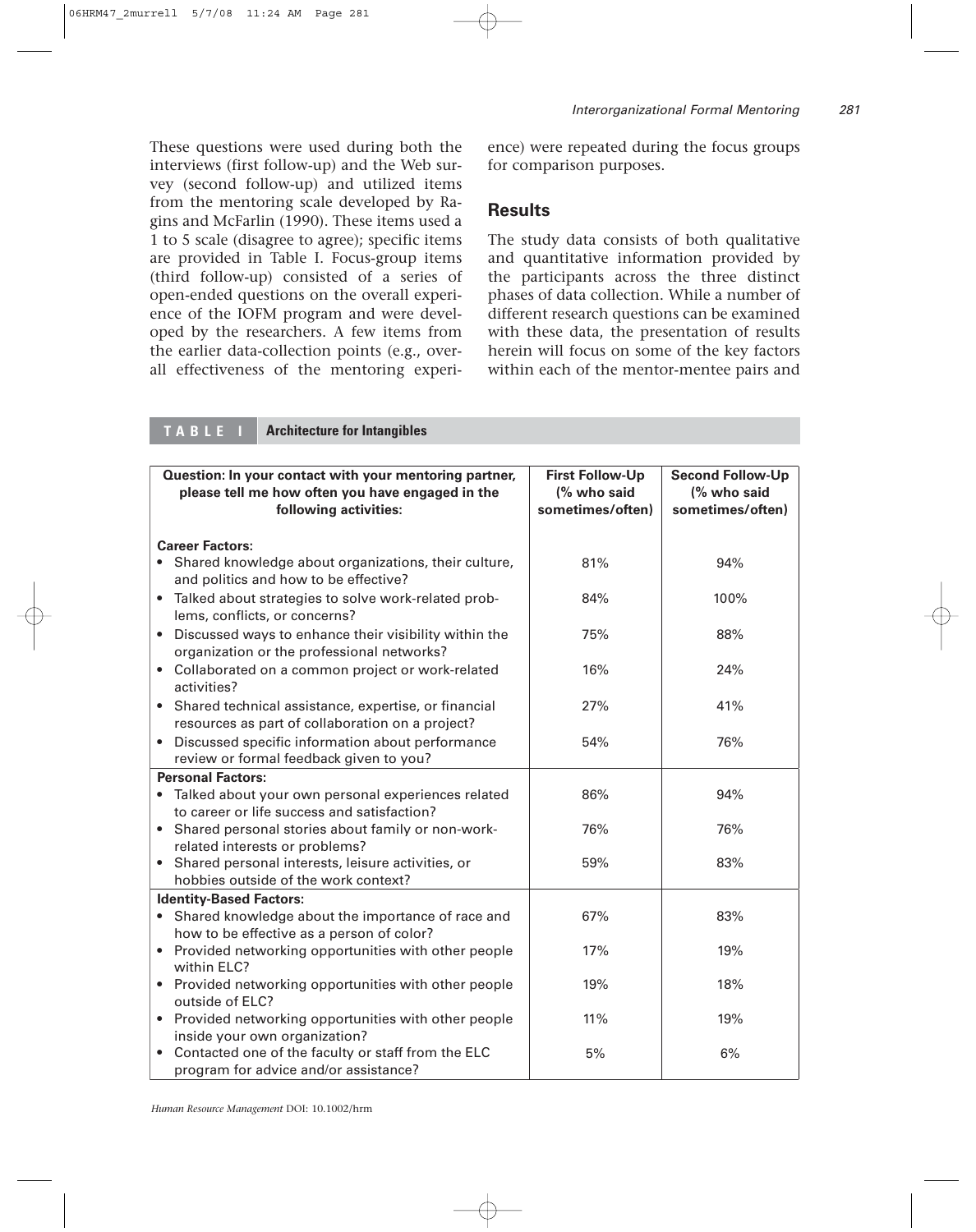how these relationships develop and change over time. First, the data from each follow-up is reviewed. The study concludes with some overall findings and a discussion of implications for both research and practice.

# First Follow-Up

A total of 37 interviews from the 41 participants were completed during the first followup (90%). During this initial phase of the mentoring relationship, most participants reported having "occasional or frequent"

The majority of our mentoring pairs tended to focus their initial interactions on career-related activities, particularly developmental action plans (56%). (78%) interaction. This interaction typically occurred via telephone (43%) or some combination of telephone and e-mail (49%). The majority of our mentoring pairs tended to focus their initial interactions on career-related activities, particularly developmental action plans (56%). In addition, the overall level of satisfaction within this initial phase was quite high. A majority of participants (81%) reported that their relationship was either "effective" or "very effective."

Both mentors and mentees responded to a series of questions on the types of activities and/or information they shared during their contact. These data are summarized in Table I. This initial phase of the mentoring

experience involved a fair amount of attention to sharing career-focused experience. Activities that involved sharing advice on career success, knowledge about organizational dynamics and politics, and how to solve workplace problems or conflicts were among the most frequently reported activities during this initial phase (see Table I). Some of the pairs also reported talking about personal issues such as family or nonwork-related interests and problems, but these activities occurred less frequently among the pairs during this early stage of relationship cultivation.

A number of open-ended questions were included to further explore the overall

impressions of the dynamics of the mentoring relationship during this initial phase. Examination of these qualitative data revealed three general themes. The first theme noted was the importance of the matching or the fit between mentors and mentees. As one mentor commented:

A lot of whether or not a pair is going to make it is dependent on how they engage one another, how they click. I think the program did a nice job setting people up. I wonder what might happen if even more attention was placed on the match. My protégé and I have a lot of interesting things in common with one another—so it is fairly easy for us to have conversations with one another. But I'd be curious to see how this plays out across our whole cohort.

The second theme reflected the challenges surrounding relationship cultivation, such as the need to allocate time and effort for mentoring to be effective during this early stage. For example, one of the mentors provided the following insight:

Really time for me to initiate and reach out to my mentee. When my mentee has reached out to me, I have been very responsive. So I've had to become more conscious about putting our time on my calendar. In fact, if I am being accurate, it isn't time. It is around scheduling and how is it that I schedule in time with my mentee in the same way that I do other important things. We intended to talk and then the time got away from us. What my mentee and I had to do was put a stake in the ground around this relationship.

This theme was most frequently echoed by comments about the commitment needed in order to effectively build the relationship such as "Making the time to talk (Holidays were tough). Failure to document past conversations means that we often lose where we are." Another participant indicated, "Establishing focus and task to work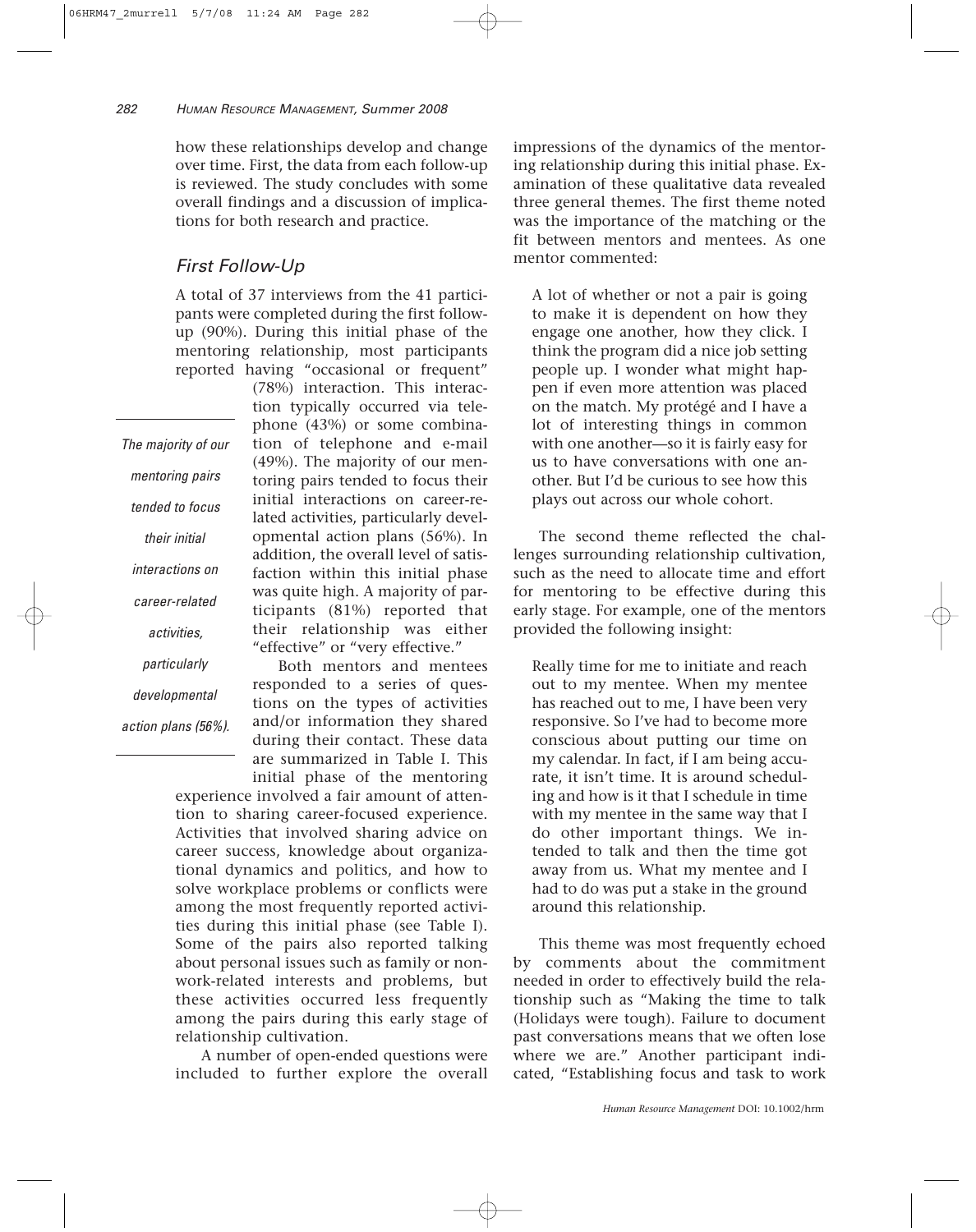on with roadmap. Knowing when we have achieved goals and when to change or terminate relationship."

Frequently, the issue of balancing the mentoring relationship with other work demands was identified, as seen in one mentee's comment:

Just the natural challenge of two busy people trying to schedule time. This is a standing challenge. We try to use alternative ways to communicate and to brief when we are working together. We've also been trying to meet face to face once a month. In addition to the face-to-face meetings, we use frequent e-mail and phone calls to touch bases with one another quickly.

Similarly, one of the mentees discussed challenges facing him in developing the mentoring relationship. He reflected:

Initially it was schedule of the mentor. I did the follow-through after the initial workshop. I never got a response—logistical problems in connecting. After making some contact, we have not had consistency in contact. We did get things accomplished when we were able to connect mostly via telephone. A key obstacle has been conflict in schedules, mentor's accessibility, and protégé getting a new position. We have made some commitments to stay on a biweekly schedule.

Related to the challenges during the relationship cultivation phase, several specific comments reflected the need to have face-toface interaction between the mentor and mentee. This category involved comments that most often reflected how important that face-to-face interaction was seen for building open communication and trust during this early phase of the mentoring relationship. For example, one of the participants commented:

Would love to have more face to face. We talk frequently via telephone and email. Face to face is important in building a relationship. We have developed a friendship. It would be enhanced by having more personal and social contact.

The use of electronic methods of communication was seen as being useful, but limited. For example, one mentee noted that it was "difficult to stay connected. Being able to spend time face to face is better; e-mail and telephone are not as good." The limits of electronic communication, especially during the early phase of the relationship, were reflected by another comment:

Comfort level is both an obstacle and a challenge. Time is another issue. Distance is also a barrier. I am a totally touchyfeely person. I like looking at someone, feeling that person because this is where I get my comfort with them. I do better when I can socialize. When we do phone calls, it is just about what are we supposed to be talking about. Sometimes I just want to chitchat. If we could do some of our meetings face to face, that would help.

Several comments focused on personal challenges in cultivating mentoring relationships, though they were mentioned less frequently. For example, some participants reflected on their own personal growth and development as they tried to meet the demands of cultivating a new relationship. This sentiment was most frequent among mentees, as one person commented:

Well, I really started navigating on my own and I really didn't touch base with my mentor for the first 6–8 weeks. Then we did talk and I caught him up on all that I was doing. My mentor said, "Hey, why didn't you call me earlier? I could have offered some advice and guidance." I guess. I am a little

The use of

electronic methods of communication was seen as being useful, but limited.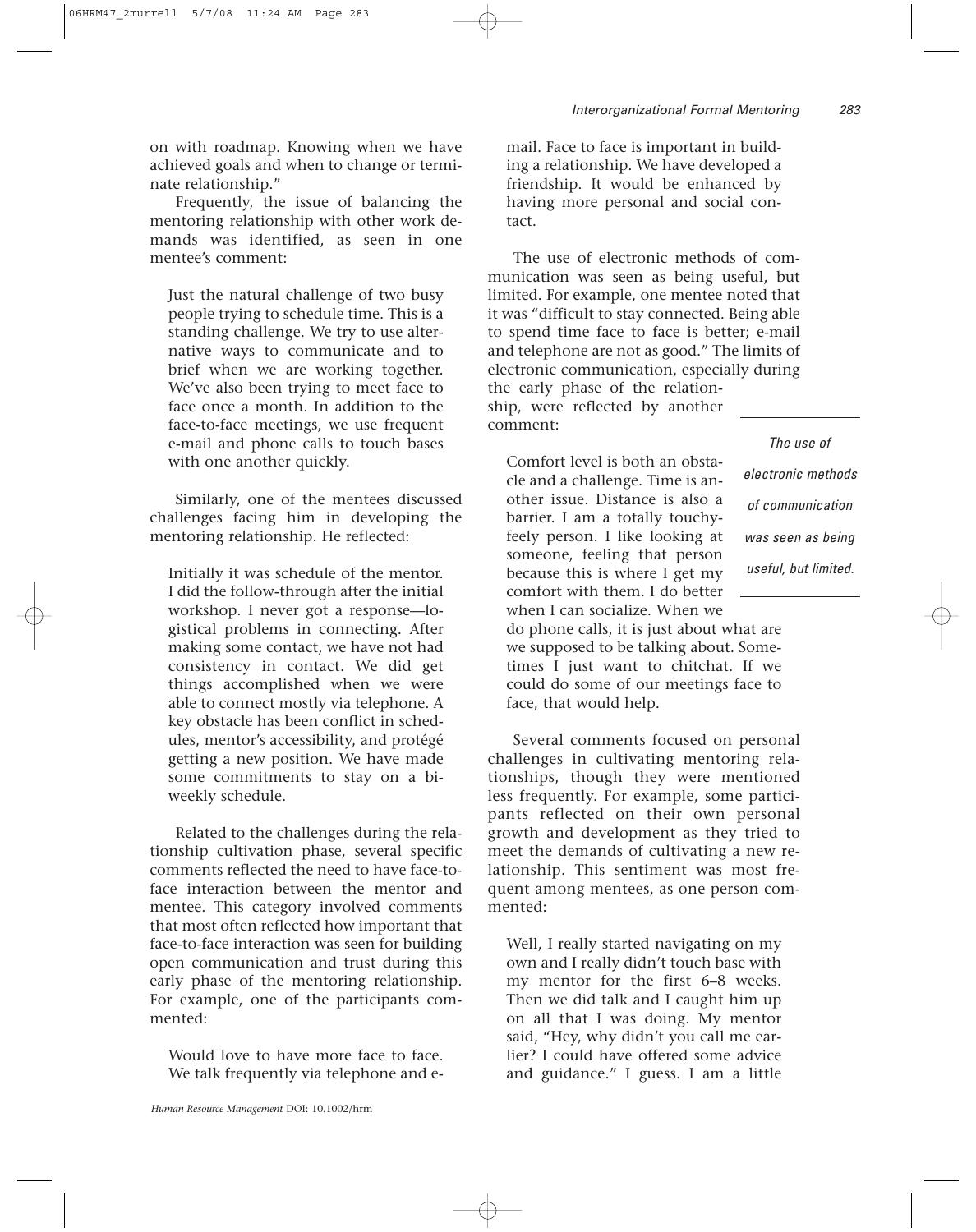cynical and skeptical—just because people say they mean you well, that is not always the case. And I also didn't want to bother him. But his response was that "Hey, I can really help." I think I discounted how engaged he would be.

Another mentee shared the following:

During the training that we had, one of the topics that was discussed was introverts vs. extroverts. I am an introvert. So when I first meet people, I can be reserved unless I get good vibes. I need to open up more—this will help me get more from relationships. I also need to

There was a great deal of similarity in the types of activities and information sharing between the pairs in the early phase compared to the middle phase.

reduce the amount of intimidation that I feel. I know we've been told that this is a mentoring relationship and we should get the most from it. But you don't want to harass the other person. So I don't want to overstep the boundaries.

## Second Follow-Up

A total of 18 of the possible 21 mentees (86%) completed the Web survey during our second follow-up. This follow-up occurred at the halfway point during the formal mentoring program. A majority of participants still reported interacting occa-

sionally or frequently (81%). However, the percentage of those responding that they had "frequent" interaction with their mentors declined compared to our observations during the initial phase. Participants were still quite positive in terms of the overall effectiveness of the mentoring experience. Most of the mentees felt that their mentoring relationship was either effective or very effective (65%) during the subsequent cultivation phase.

There was a great deal of similarity in the types of activities and information sharing between the pairs in the early phase compared to the middle phase. During both periods, a great deal of time was spent in sharing career-related advice. As during the initial contact with the mentoring pairs, issues such as knowledge about organizational politics, solving work-related problems or conflicts, and sharing career advice were frequently reported. However, during this later period in the relationship, the mentees reported more activities involving specific support on performance feedback, technical assistance or collaboration on work projects, and support to enhance their visibility within professional networks. These types of activities reflect that greater trust and disclosure of personal issues (e.g., performance review, specific work projects) were taking place in the relationship (see Table I).

While some discussion surrounding issues of race and how to be effective as a person of color in the organization was reported during our initial follow-up, the frequency of this activity increased during the second point of contact. This increase is perhaps further evidence of a shift or expansion of focus among the mentoring pairs into more difficult, personal, or challenging areas that they have in common as part of the same demographic group (in this case, as African Americans). Sharing race-related information was the one dimension of these identity-related activities that showed an increase between our first and second contacts (see Table I).

In an examination of the open-ended responses, information was gained about several of the key factors that mentees felt were most beneficial about their mentoring experience. Most of the respondents discussed key characteristics of the mentor. These qualities included technical or functional knowledge. For example, one of the mentees commented, "Mentor's background and current line of business has helped in my personal development and has enabled me to work through issues at work." However, more frequently, the qualities that mentees reflected as being important for the mentoring relationship were interpersonal and psychosocial in nature. For example, "Honest feedback, good relationship, lots of areas to relate; good listening and honest feedback."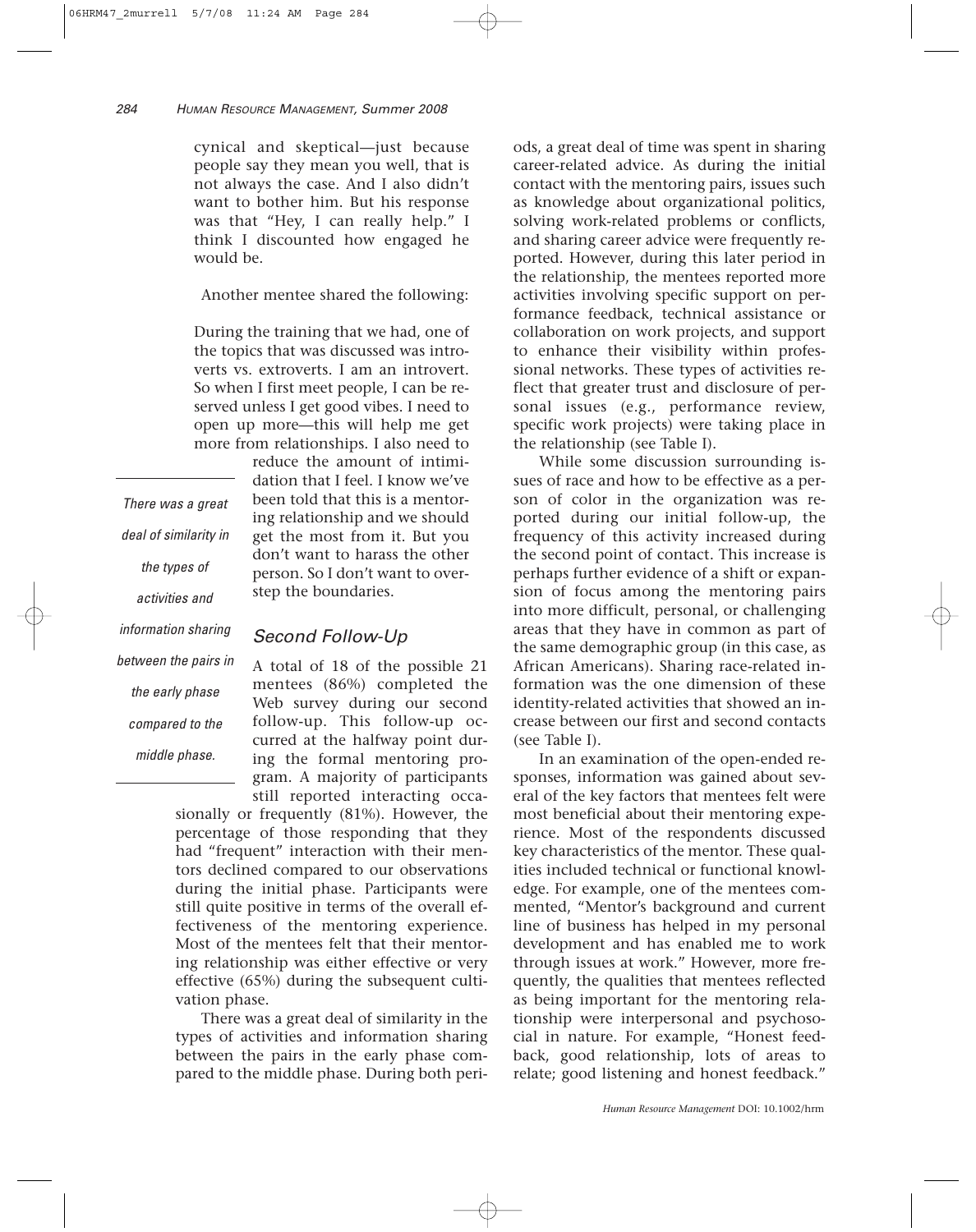Another participant reported that an effective mentor has "[b]rutal honesty that challenges our thinking and rationale so as to contemplate all possibilities—not just one."

In addition, the theme of a "fit" or match between the mentor and the mentee was reflected in the comments received during this second phase. However, rather than a match in terms of functional area or expertise that was present during Wave 1, these later comments focused more on the interpersonal fit or the match between the mentor and the mentee. For example, when asked about the strengths of the relationship with her mentor, one participant commented, "Interest, caring, and concern. We have a good feel for each other. My mentor is definitely someone whose perspectives I value a lot." On this occasion, this fit was articulated as a complementary relationship with a mentor who is similar to the mentee on key dimensions, such as age and personal disposition.

As in the first follow-up, issues such as scheduling time for contact, having a regularly scheduled time for connecting (e.g., regular conference calls), and taking advantage of work-related travel that puts them in close proximity to the partner were prominent. For example, one participant shared that the major challenges facing him in building his relationship with his mentor is "Making the time to keep connected; due to physical locations/distance, all communications have been via phone or e-mail." Another participant told us, "Scheduling and sticking to the assigned meeting times can be a challenge but the great thing is we always try to make time." One other participant highlighted similar challenges with their mentor, identifying time restraints, personal transitions, and keeping the relationship fresh when there is not a crisis.

Clearly, issues of contact and overall effectiveness were among the frequently mentioned themes in both the first and second follow-up periods. To further examine the differences in mentoring relationships between the first and second follow-up, correlations between the frequency of contact reported and the overall perceived effectiveness of the mentoring relationships were examined. Frequency of contact and perceived effectiveness are more highly correlated in the later cultivation phase  $(r = .733)$  than in the early cultivation phase  $(r = .236)$ . This higher association may reflect learning between the mentoring pairs on the importance of taking time to connect and cultivate the relationships. While frequency of initial contact was not significantly correlated to perceived effectiveness during the later mentoring phase  $(r = -.250)$ , the perceived effectiveness reported in the early phase was significantly correlated with frequency of contact later on  $(r = .564)$ . This finding suggests that some initial perceived success may be a strong motivator for the establishment and maintenance of the mentoring relationship. In fact, this initial success may be more important than the absolute amount of contact during the initial phase of the relationship.

## Third Follow-Up

A total of 18 of the possible 21 mentees (86%) attended the final session, which took place as part of a closing face-to-face workshop. For this final session, small focus groups (four or five people in each) of all mentees who par-

ticipated in the formal mentoring program were conducted. A number of the questions that were asked from the first and second follow-ups were included to help compare the change that had taken place over the yearlong program. This final follow-up session focused on suggestions from the mentees on how to improve the mentoring experience with the senior mentor and how it differed from other formal mentoring relationships they experienced.

Based on responses across the focusgroup discussion, several themes emerged. First, on the issue of advantages, mentees' responses could be grouped into one core theme that had several important dimensions: *validation*. In general, mentees talked about the key benefit of the IOFM program

Clearly, issues of contact and overall effectiveness were among the frequently mentioned themes in both the first and second follow-up periods.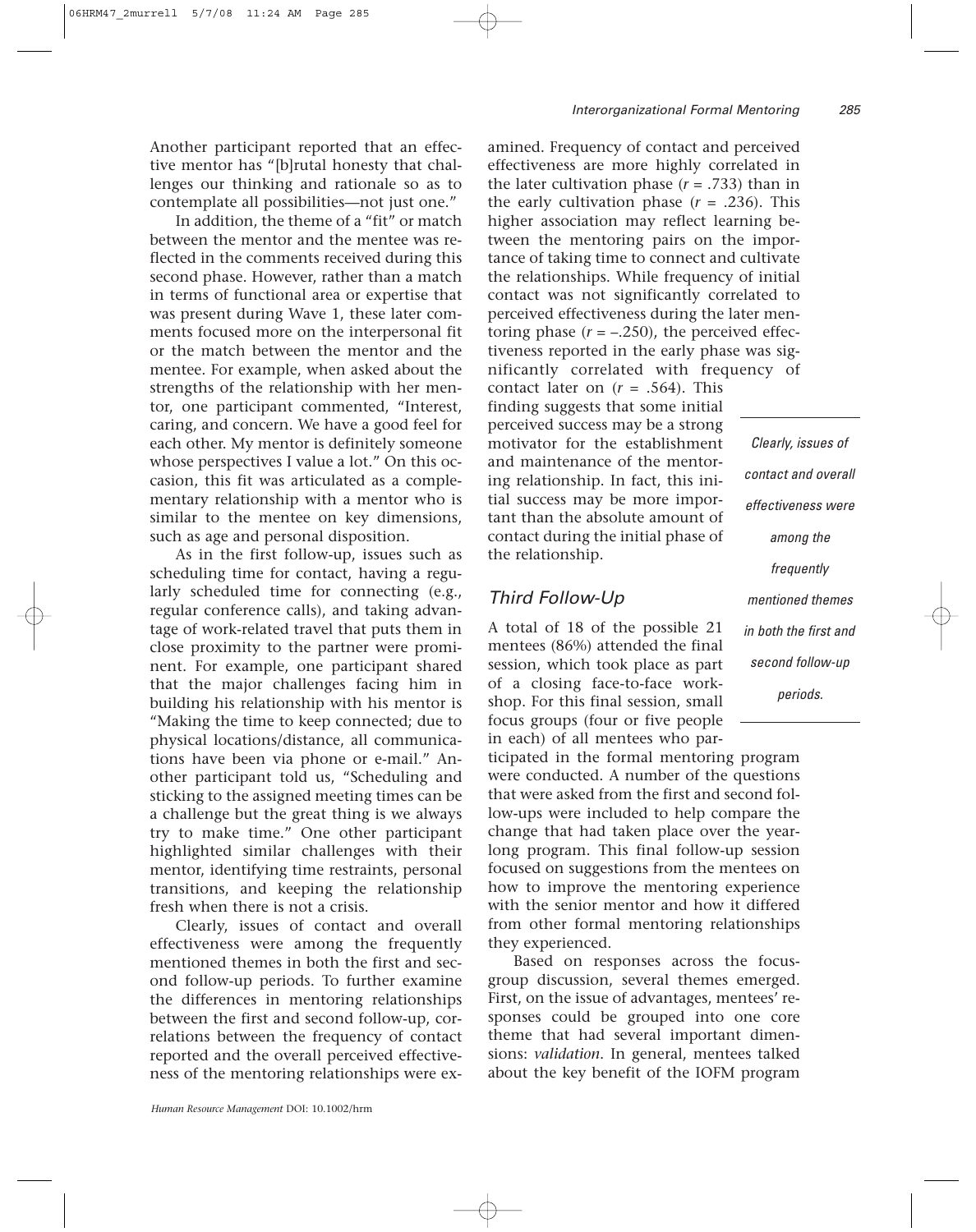as providing validation by a more experienced mentor who helped them to both examine and in many cases confirm their perspectives, or aspirations, with an unbiased view that was, as one participant told us, "biased by the corporate culture." This access to senior African American executives to whom they would not have been connected otherwise was a critical resource for confirmation and validation among these future corporate leaders. The notion of having a relationship external to the firm provided a safety net for sharing of problems and concerns on both

The overall perception of the mentoring experience among mentees (and mentors) was quite positive and remained positive across the yearlong program.

the professional and personal dimensions. One participant commented, "It can be a safe haven because they have no skin in the game."

The advantage of validation was also reflected in issues of trust, honesty, and shared experience. Mentees frequently commented that being able to access advice on work-related problems or conflicts with someone outside of their organizations whom they could trust to provide a nonthreatening and safe discussion was an important benefit. One individual commented that the IOFM relationship provided a "safe place to have an unbiased discussion about corporate culture" for African Americans. One partici-

pant commented that it was a strength of his IOFM relationship to have access to a mentor who "is only interested in your success and benefit"—that is, a mentor who has no hidden agenda in terms of the internal politics of the organization.

Frequent comments about the advantages of the IOFM experience included "unbiased perspective" or "checking and validating from a different viewpoint." A number of mentees also commented that an advantage of their IOFM relationship was that it gave them access to honest feedback about themselves and how to improve as they developed as leaders. Comments such as an "objective opinion" and an "unbiased ear" and "no

backlash from discussions" are examples of how respondents felt that IOFM provided important support absent from formal mentoring relationships internal to their organizations. In addition, access to experienced leaders who shared common experiences as African Americans was another advantage to IOFM. This dimension frequently was expressed by the comment "common experience," or as one participant put it, an "unusual mirror." Many participants also suggested that expanding one's social network, particularly among experienced and influential African American executives within the ELC, was an important benefit.

Some of the same dimensions mentioned as strengths of IOFM were also cited as some its limitations. While having access to African American mentors outside of their organization has a number of advantages, one limitation that a number of mentees mentioned was their mentors' lack of familiarity with their organizations as an obstacle for certain types of career advice. Issues such as "lack of knowledge of key players" and "no understanding of the corporate culture" were frequently mentioned by the focus-group participants. Also, "not understanding the structure" and differences across particular aspects of the industry between the mentor and mentee were mentioned. Thus, while having access to a different perspective outside of the organization was an important advantage of IOFM among our participants, the issue of having to do a lot of "translating" for the mentor was a disadvantage of this external mentoring relationship.

## **Summary**

The overall perception of the mentoring experience among mentees (and mentors) was quite positive and remained positive across the yearlong program. This research indicates that both career and psychosocial functions were provided in these relationships, and participants were appreciative of the opportunity to get both career and psychosocial support from senior African-American executives. In addition, there was a change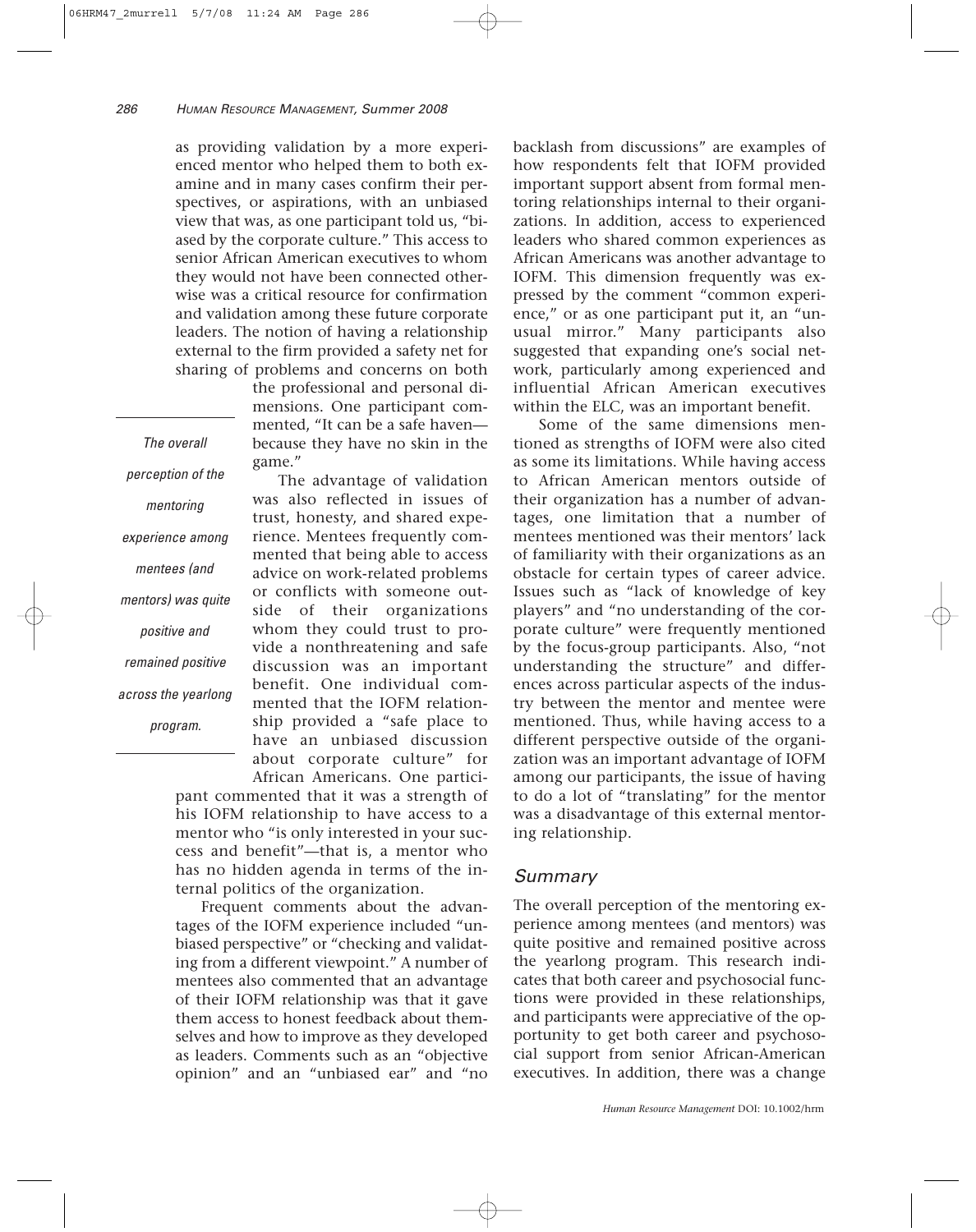in the type of information that was shared between the pairs as they cultivated their developmental relationship. While the pairs reported most frequently talking about their own personal experiences related to career or life success and satisfaction early on, later discussions seem to shift toward more specific career and personal development concerns (e.g., culture, dealing with conflict, race issues). Lastly, our research findings did show that some types of advice received substantial attention in the mentoring relationship, while other types of advice were not addressed. The strength of IOFM relationships was clearly in gaining access to influential mentors outside the mentees' organizations who can provide safe, honest, and confidential feedback that may not be available from internal formal mentoring relationships.

## **Discussion**

The literature is clear that mentoring relationships have great benefits for individuals and for organizations. Those who have mentors are found to enjoy more job security, higher salaries, higher-level positions in organizations, enhanced political skills, more work satisfaction, and lower job turnover than those who do not have mentors (Catalyst, 1996; Dreher & Ash, 1990; Fagenson, 1989; Johnson & Scandura, 1994; Lankau & Scandura, 2002). Recent work has started to capture some of the negative mentoring experiences by both the mentor and the mentee (e.g., Eby & McManus, 2004; O'Neill & Sankowsky, 2001).

However, there is still debate over whether formal versus informal mentoring relationships provide greater support for individual career outcomes and overall organizational effectiveness. There are a number of benefits to be gained from offering interorganizational formal mentoring programs; there are also several challenges that should be considered. These benefits and challenges can affect participants and sponsoring organizations at any one of three levels: individual, group, or organization. In the following section, benefits and challenges, as well as suggestions for proactively addressing potential barriers to effective interorganizational formal mentoring relationships, will be discussed.

## Benefits of IOFM Program

The benefits of the ELC approach are threefold. First, sponsorship by the mentee's organization provided legitimacy to their participation in this IOFM program. Second, the partnering of senior African American execu-

tives with high-potential managers provided the opportunity for mentees to access influential leaders with whom strong career and psychosocial support could occur. Given that mentors and mentees were African American, the opportunity to cultivate a relationship involving mutual trust and strong identity bonds was provided by this IOFM program. The third benefit of the ELC program was access to social capital provided by the program. This access is facilitated both through the matching of mentees to influential senior African American executives and the inclusion of peer mentoring as a component of the program. In much the same way that Burt (1992) described, the mentee could "borrow" the social capital of these influential African American leaders. Clearly, this IOFM ap-

Those who have mentors are found to enjoy more job security, higher salaries, higherlevel positions in organizations, enhanced political skills, more work satisfaction, and lower job turnover than those who do not have mentors.

proach provides an expansion to the participants' social networks that is consistent with work by Ibarra (1993, 1995) in that it extends the relational ties to individuals with little redundancy within the organization.

## Challenges of IOFM Program

While there are numerous benefits to the use of an IOFM program such as that executed by the ELC, this organization faced many challenges during this effort. One of the challenges related to IOFM programs is connected to the provision of mentoring functions. Kram's (1985a) career and psychoso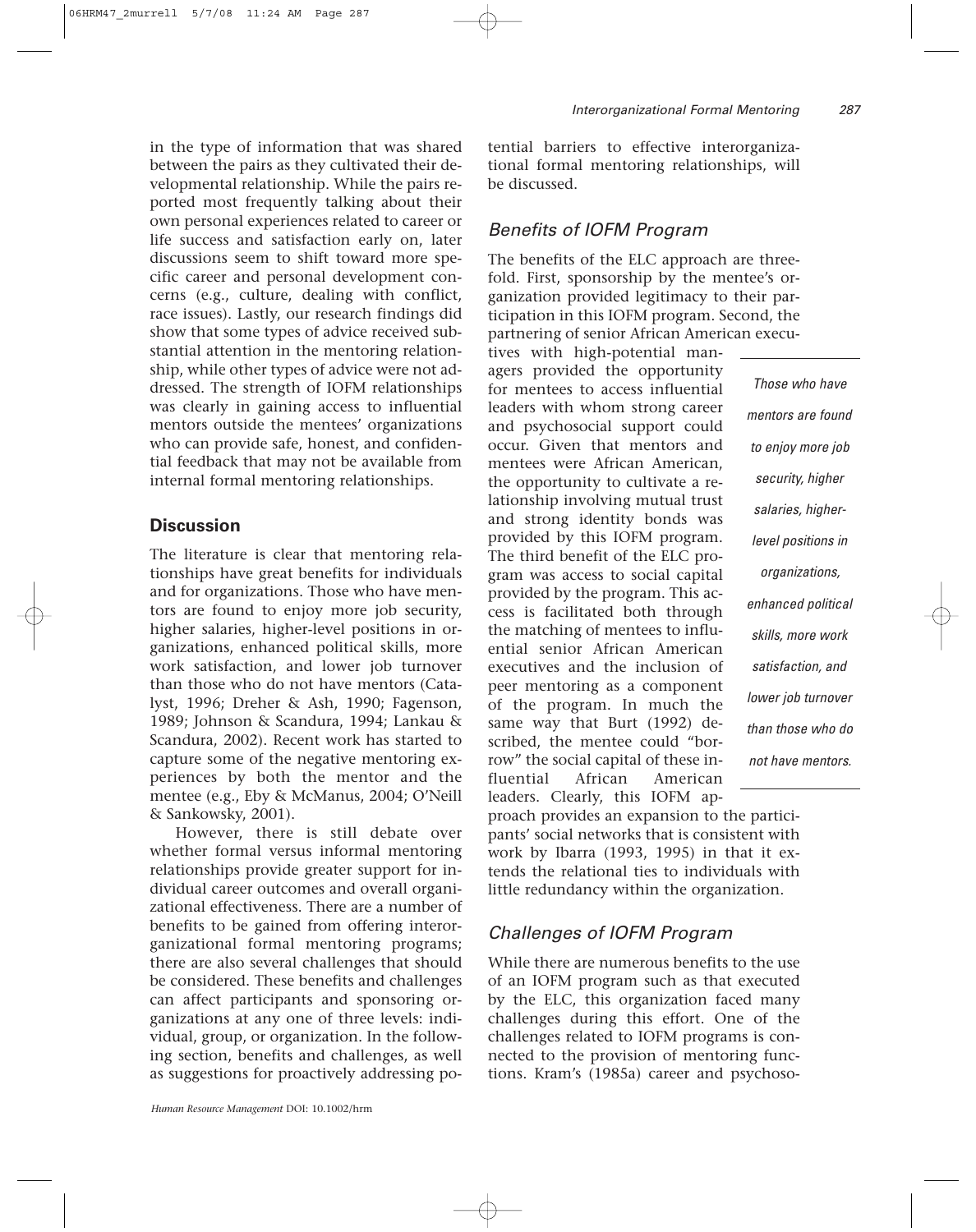cial functions were developed from the exploration of informal mentoring relationships, in which mentoring partners were generally located in the same organization. Because IOFM relationships span organizations, access to some of Kram's functions, particularly those that are career-related, may not be as readily achieved. A mentor within the same organization as his or her mentee serves many duties, acting as protector, providing opportunities for exposure and visibility to key management leaders, and coaching around political landmines.

As the workforce continues to become more diverse, it will be important to have some understanding of how mentoring relationships shift or change as mentors become more diverse.

Mentors in IOFM, who are not embedded in their mentees' organizations, will not be able to offer those career functions to the same extent as an internal mentor.

Another challenge associated with IOFM programs is related to how mentoring partners locate one another such that they are able to build strong psychosocial connections. This study highlights the importance of IOFM relationships for African American executives as sources of critical psychosocial support, such as counseling and confirmation and acceptance. But these psychosocial functions do not just happen spontaneously. Kram (1985a) indicates that in informal mentoring relationships, career functions emerge first, and, with time

and trust, psychosocial functions follow. In IOFM relationships, time is often the scarcest resource; it is challenging for mentoring partners to build in opportunities for spending time with one another. In fact, in this study of the ELC program, the most common challenge cited by participants was not enough face-to-face interaction with their mentoring partners.

Thus, while similar demographic characteristics are important for the initial matching within IOFM, cultivation of the relationship is essential and requires that mentors and mentees take time to orient themselves to one another, to locate their partners in

terms of who they are and what they stand for. It is critical for mentoring partners to take time to personally get to know one another; extant research on formal mentoring programs reinforces this notion (Raabe & Beehr, 2003). Programs can assist with this process by providing structure and tools to connect employees. For example, in the ELC program, the first conversation between the mentor and mentee is structured using an exercise that encourages each to consider his or her past mentoring experiences, the strengths and challenges of those relationships, and how past experiences may impact this relationship. Exploring their "history of mentoring" provides one example of a mechanism to support IOFM partners in building comfort and familiarity with one another to increase the likelihood of gaining access to psychosocial functions.

This research contributes to the literature in several important ways. First, this effort offers a glimpse into the relationships of African-American mentees partnered with African-American mentors. An opportunity to study this particular configuration is not common, as most mentoring studies do not have a sufficient number of African-Americans (or any other group of people of color) in the mentor role. As the workforce continues to become more diverse, it will be important to have some understanding of how mentoring relationships shift or change as mentors become more diverse.

This study also offers an opportunity to examine the effects of formalizing the mentoring process. There are a great number of anecdotal descriptions of formal mentoring initiatives (Friel, 2007; Tyler, 2007; Weinstein, 2006). As more organizations adopt formal mentoring, the need for substantive examination of these initiatives will be more critical than ever. Findings from this research can be used to ensure that program participants reap the benefits of well-planned initiatives and program planners avoid the challenges associated with developing and implementing formal mentoring.

Finally, this study provides a sense of how mentoring evolves as it is expanded beyond organizational boundaries. Higgins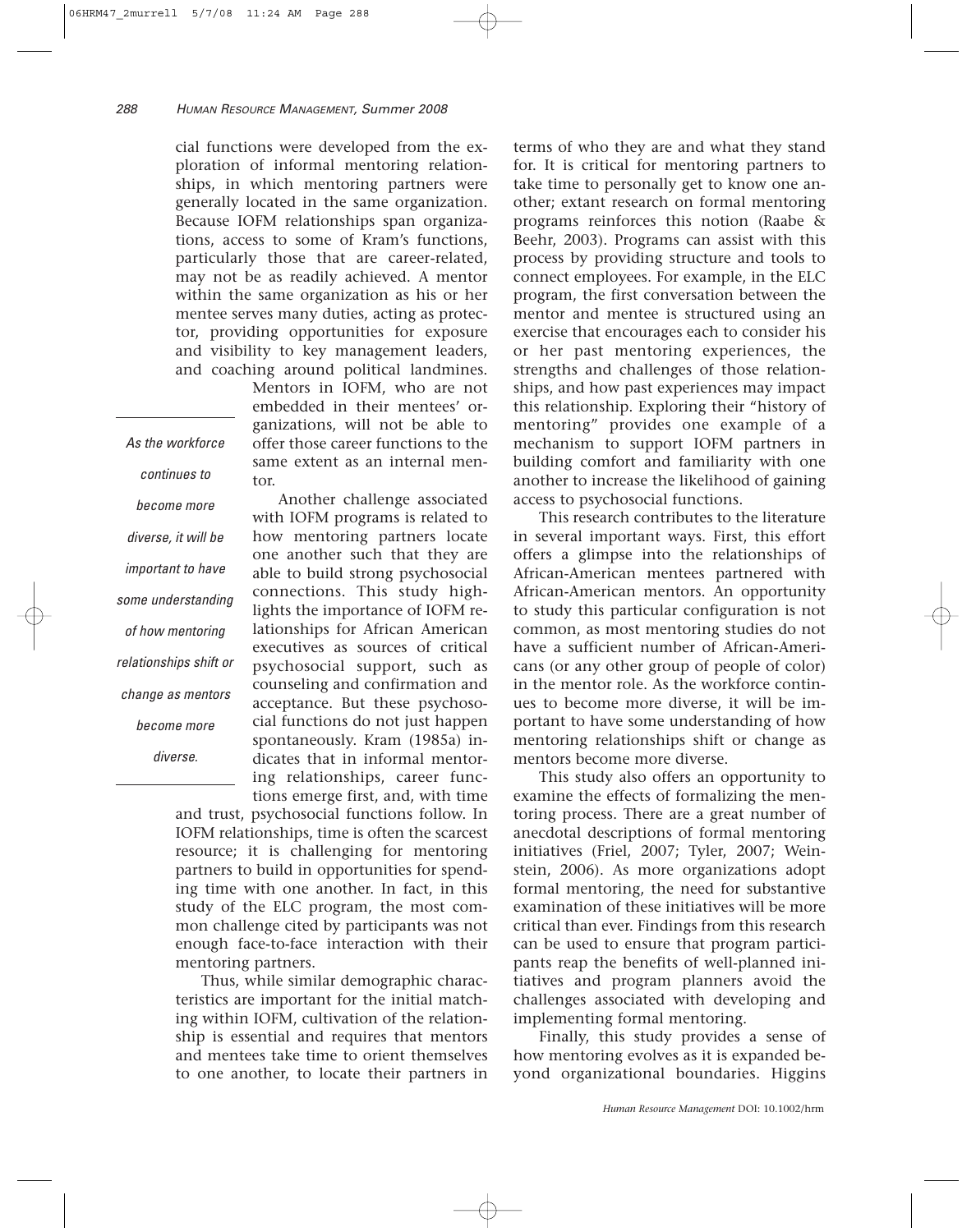and Kram (2001) ground their research on mentoring constellations with two concepts that are relevant to this effort. They note the changing career landscape and suggest that mentoring relationships will also need to change. Future research should specifically address the need to look beyond traditional boundaries to build mentoring relationships. In addition, ongoing work is needed to explicitly identify opportunities for enhanced career development of minorities that may happen as a result of developing multiple relationships that extend beyond their places of work. The research presented here is an initial attempt to respond to Higgins and Kram's call for a reconceptualization of mentoring at work.

#### **Implications for Research**

This study raises a number of questions that merit additional research. What this study suggests is that access (overall availability and characteristics of mentor) to mentoring may be driven by the types of relationships and social networks that people of color can cultivate. For example, Ibarra's (1993) study of the informal networks found that minority managers had networks with significantly lower levels of homophily than those of their white counterparts. In addition, career advancement for minority managers was related to the configuration of their networks; Ibarra (1995) found that the networks of low-potential minorities tended to be dominated by whites (cross-race relationships), while the networks of high-potential minorities were composed of a balance of same-race and cross-race relationships. Her research speaks to the importance of the pattern and composition of relationships that are developed both within and across racial boundaries.

People of color often develop two complementary networks: one set of relationships with whites who may provide access to resources and opportunities, and another set of relationships with people of color who provide psychosocial and emotional support. Whites, on the other hand, do not have to think about who is in their network in the same way or include people who are racially different from them within this network. An interesting implication of these different patterns is the suggestion that for people of color, same-race versus interracial mentoring serves very different purposes, or what Kram (1985a) would label as "mentoring functions." Thus, the pattern of access to developmental relationships is clearly tied to the nature, type, and strength of these relationships that also vary as a function of dimensions of diversity, such as race.

An interesting question to explore further is suggested by work within the area of social networks. Raider and Burt (1996) argue that it is "generally important, but more important for people at the social frontier—people at the interface of different social worlds" (p. 189). This proposition suggests that people of color may rely on the benefits of social capital to a greater extent than their white counterparts. However, little current research helps to examine the types of social networks that are the most productive as a function of the diversity dynamics taking place in organizations. Burt and his colleagues would argue that differences in social networks account for performance differ-…mentoring relationships may be viewed as a competitive advantage for individuals as well as a primary source of social capital for the individual and for the firm.

ences among individuals who are equivalent in terms of experience, education, and ability (Burt, 1992; Raider & Burt, 1996). Their research suggests that strong social capital helps some individuals to experience a better return on their human capital than others. Consistent with Burt, mentoring relationships may be viewed as a competitive advantage for individuals as well as a primary source of social capital for the individual and for the firm.

#### **Implications for Practice**

We make several recommendations for organizations that are considering participating or initiating an interorganizational for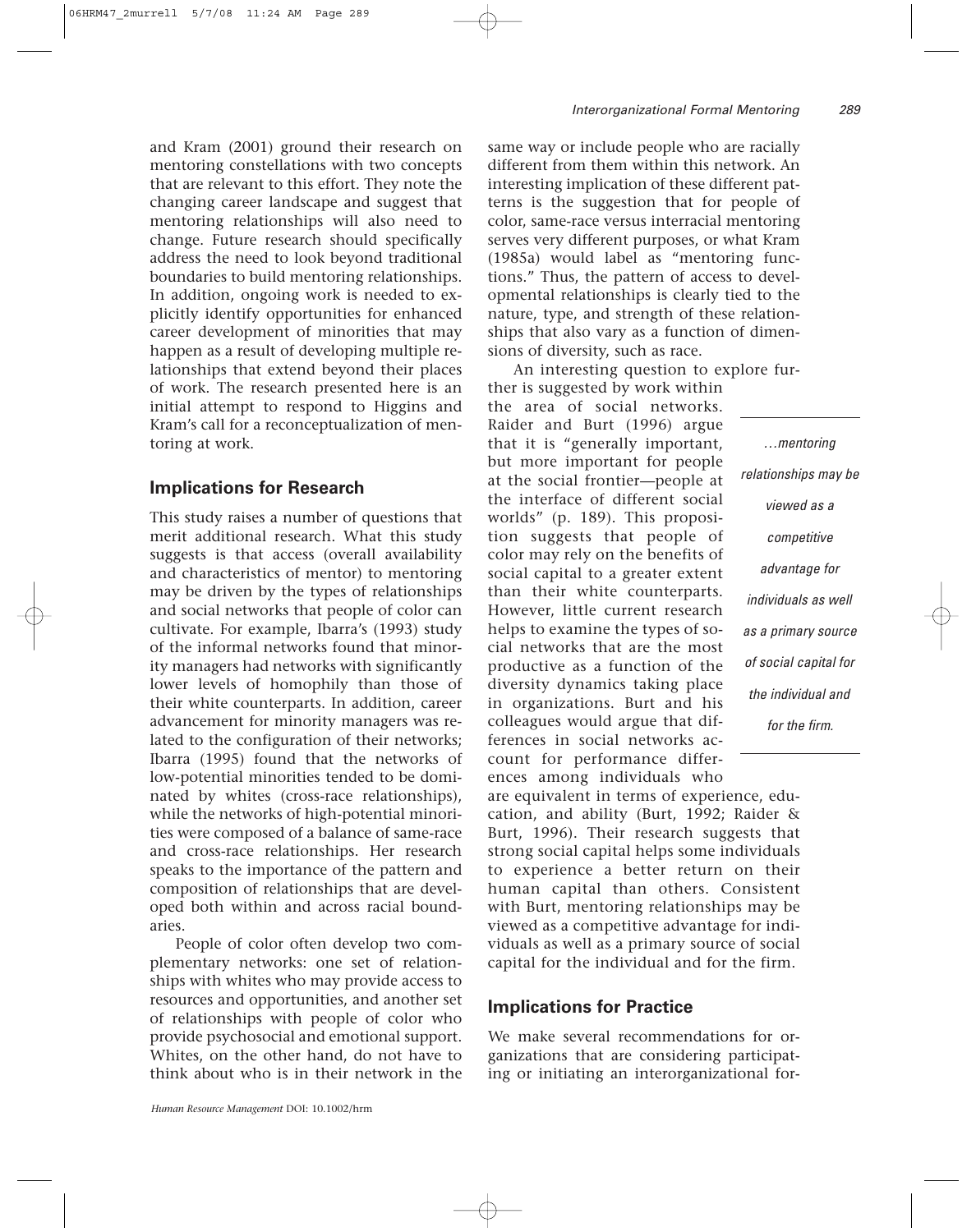mal mentoring program. Decision makers must attend to the following aspects of IOFM implementation: recruitment and selection of participants, matching and training of participants, evaluation, positioning of the program, and funding. Some of these dimensions of IOFM, as well as several of the common mistakes that organizations involved in formal mentoring programs make (and suggestions to counter them), will be discussed.

Organizations that implement IOFM programs should spend valuable time up front in carefully selecting and matching

While formal mentoring programs hold a great deal of promise, inadequate attention often is paid to how mentoring partners are brought together—the match.

mentors and mentees (Hegstad, 1999). Participation in formal mentoring initiatives requires serious commitment and willingness to invest time and energy into building the relationship. Sponsoring organizations may have an application process in place for mentees who are interested in participating. Applications (or some process requiring potential mentees to consider and share why they stand to benefit from the IOFM program) offer program administrators critical information about the mentees' readiness to engage in mentoring. As a result of expending the effort to secure placement, mentees may be more committed to effectively working

with their mentors. It may be more challenging to recruit mentors for the program—many more people tend to sign up for access to mentoring than those signing up to act as mentors. So one common mistake program planners make is to accept every single "mentor" they are able to get to sign up for the program. In fact, just as mentees are evaluated for their readiness to be mentored, mentors should also be evaluated for their developmental strengths and willingness to mentor.

It is also important to thoughtfully match mentees and mentors and to provide training for both mentoring partners. While formal mentoring programs hold a great deal of promise, inadequate attention often is paid to how mentoring partners are brought together—the match. In far too many cases, mentor-mentee pairs are formed in unreliable ways: at random, by geography, for convenience, or because there is a "hunch" that particular people will make a good pair. In fact, how mentoring partners are selected and placed together is critical (Blake-Beard, O'Neill, & McGowan, 2007).

Another common mistake that formal mentoring program implementers make is to plan a kickoff session without regular and rigorous follow-up in the form of check-in sessions and strategically placed reminders and prompts. Again, a huge issue in formal mentoring initiatives is finding time for the relationships. To the extent that IOFM programs include opportunities for participants to spend time together, the effectiveness of these initiatives may be positively affected. For example, Lyons and Oppler (2004) found that the more often mentors and mentees participating in a formal mentoring program met, the more satisfied the mentees were with the relationships. Program administrators need to build in time for participants to receive training as an orientation to prepare them for work as mentoring partners, continuous support throughout the program, and systematic evaluation at the conclusion of the program.

## **Conclusions**

Organizations are undergoing significant changes related to the interaction across a variety of dimensions related to diversity. One idea explored here is that formal mentoring relationships that cut across traditional organizational boundaries may be a mechanism to facilitate positive interactions among the increasingly diverse members of today's organizations. This study of the Executive Leadership Council's program offers one model of how interorganizational formal mentoring can provide valuable access to mentoring relationships that include trust and psychosocial support, access to legitimate organizational power, and the sharing of social capital across traditional organizational boundaries.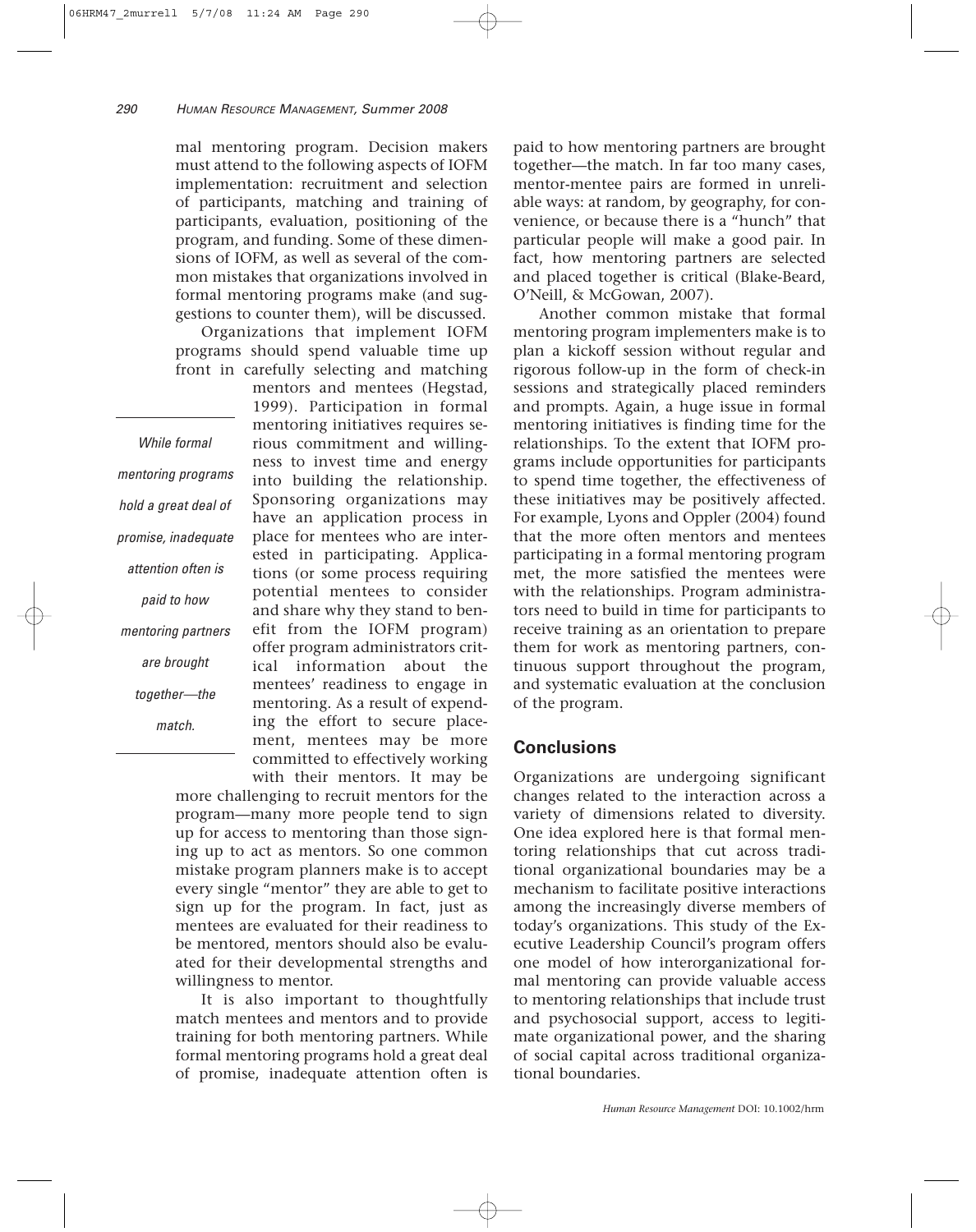**AUDREY J. MURRELL,** PhD, is an associate professor of business administration, psychology, public and international affairs at the University of Pittsburgh Katz/CBA School of Business and director of the David Berg Center for Ethics and Leadership. She received her BS from Howard University, magna cum laude, and received an MS and a PhD from the University of Delaware. Professor Murrell conducts research on mentoring, careers in organizations, workforce/supplier diversity, and social issues in management. Dr. Murrell is the author (along with Crosby and Ely) of Mentoring Dilemmas: Developmental Relationships within Multicultural Organizations and the forthcoming book (along with Forte-Trummel and Bing) Blue Mentoring: Innovative Mentoring for Organizational Learning at IBM.

**STACY BLAKE-BEARD,** PhD, is an associate professor of management at the Simmons School of Management, where she teaches organization behavior. She is also affiliated faculty in the Center for Gender in Organizations at Simmons. Before joining Simmons, she was on the faculty at the Harvard University Graduate School of Education and worked in sales and marketing at Procter & Gamble as well as the human resources department at Xerox. She currently sits on the advisory board of a number of important organizations, including MentorNet, Peace Games, Jobs for the Future, and the Harvard Project on Tenure. Dr. Blake-Beard has published research on gender, diversity, and mentoring in several publications including the Journal of Career Development, the Academy of Management Executive, Psychology of Women Quarterly, the Journal of Management Development, the Journal of Business Ethics, and The Diversity Factor.

**DAVID M. PORTER, JR.** PhD, is executive director of the Walter Kaitz Foundation, the diversity advocacy organization for the cable industry. He also serves as faculty director of the UCLA Anderson African American Leadership Institute. Previously, he served on the faculty of the Howard University School of Business and the UCLA Anderson Graduate School of Management. Dr. Porter earned his PhD in organizational behavior at Harvard University. Prior to pursuing his PhD, he received a BS and an MS in industrial engineering and an AM in sociology from Stanford University. He is a member of the Academy of Management, the American Sociological Association, and the Society for Human Resource Management.

Dr. **ADDIE PERKINS-WILLIAMSON,** a recognized authority on organizational effectiveness, has been consulting, writing, and teaching in her field for more than 20 years. She has provided her expertise in the academic, corporate, and consulting arenas. Dr. Perkins- Williamson has served as an adjunct professor at Teachers College, Columbia University, and the graduate business schools of New York University and Baruch College and served as an internal organizational development expert at IBM, Chase Manhattan Bank, Pfizer, PepsiCo, and American Express. Dr. Perkins-Williamson established her own consulting firm in 1994 and serves as president and CEO. Her most recent clients include General Electric, Deloitte Consulting, MTV Networks, and Johnson and Johnson. Dr. Perkins-Williamson holds a BS from Morgan State University and an MA and PhD from the University of Michigan.

## **NOTE**

- **REFERENCES**
- 1. Mentor perceptions were also collected but only in the first follow-up session and are not the focus of data analyses and review here.

Alderfer, C. P., & Thomas, D. A. (1988). The significance of race and ethnicity for understanding organizational behavior. In C. L. Cooper & I. T. Robertson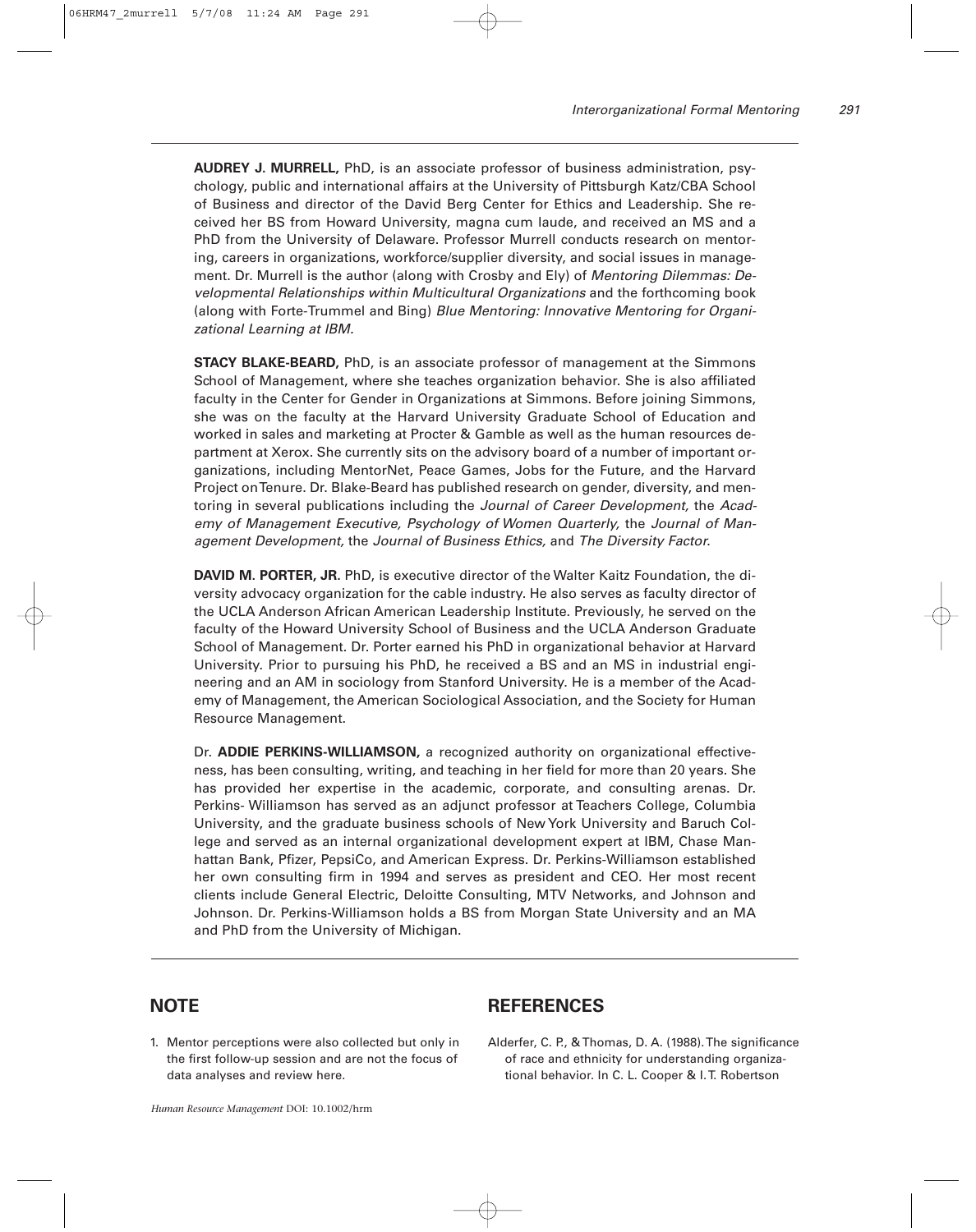(Eds.), International review of industrial and organizational psychology (pp. 1–42). London: Wiley.

Bell, M. P. (2007). Diversity in organizations. Mason, OH: Thomson South-Western.

Blake-Beard, S. D. (1999). The costs of living as an outsider within: An analysis of the mentoring relationships and career success of black and white women in the corporate sector. Journal of Career Development, 26, 21–36.

Blake-Beard, S. D., Murrell, A. J., & Thomas, D. (2007). Unfinished business: The impact of race on understanding mentoring relationships. In B. R. Ragins & K. E. Kram (Eds.), The handbook of mentoring at work (pp. 223–248). Thousand Oaks, CA: Sage.

Blake-Beard, S. D., O'Neill, R. M., & McGowan, E. (2007). Blind dates: The importance of matching in successful formal mentoring relationships. In B. R. Ragins & K. E. Kram (Eds.), Handbook of mentoring at work: Theory, research, and practice (pp. 617–632). Thousand Oaks, CA: Sage.

Blancero, D. M., & DelCampo, R. G. (2005). Hispanics in the workplace: Experiences with mentoring and networking. Employment Relations Today, 32(2), 31–38.

Burt, R. S. (1992). Structural holes. Cambridge, MA: Harvard University Press.

Burt, R. (1998). The gender of social capital. Rationality and Society, 10, 5–46.

Caproni, P. J. (2005). Management skills for everyday life: The practical coach (2nd ed.). Upper Saddle River, NJ: Pearson.

Catalyst. (1996). Women in corporate leadership: progress and prospects. New York: Author.

Corsun, D. L., & Costen, W. M. (2001). Is the glass ceiling unbreakable? Habitus, fields, and the stalling of women and minorities in management. Journal of Management Inquiry, 10, 16–25.

Cotter, D. A., Hermsen, J. M., Ovadia, S., & Vanneman, R. (2001). The glass ceiling effect. Social Forces, 80, 655–682.

Cox, T. H., & Blake, S. (1991). Managing cultural diversity: Implications for organizational competitiveness. Academy of Management Executive, 5, 45–56.

Crosby, F. J. (1999). The developing literature on developmental relationships. In A. J. Murrell, F. J. Crosby, & R. J. Ely (Eds.), Mentoring dilemmas: Developmental relationships within multicultural organizations (pp. 3–20). Mahwah, NJ: Lawrence Erlbaum Associates.

Curry, S. R. (2006, January/February). Fighting the

glass ceiling: Why Asian Americans don't have more positions at the top. Chief Executive, pp. 30–34.

Dreher, G. F., & Ash, R. A. (1990). A comparative study of mentoring among men and women in managerial, professional and technical positions. Journal of Applied Psychology, 75, 539–546.

Dreher, G. F., & Cox, T. H. (1996). Race, gender, and opportunity: A study of compensation attainment and the establishment of mentoring relationships. Journal of Applied Psychology, 81, 297–308.

Eagly, A. H., & Carli, L. L. (2007). Women and the labyrinth of leadership. Harvard Business Review, 85(9), 62–71.

Eby, L. T., & McManus, S. E. (2004). The protégé's role in negative mentoring experiences. Journal of Vocational Behavior, 24, 255–275.

Fagenson, E. A. (1989). The mentor advantage: Perceived career/job experiences of protégés versus non-protégés. Journal of Organizational Behavior, 10, 309–320.

Federal Glass Ceiling Commission. (1995a). Good for business: Making full use of the nation's human capital. Washington, DC: U.S. Department of Labor.

Federal Glass Ceiling Commission. (1995b). Solid investment: Making full use of the nation's human capital. Washington, DC: U.S. Department of Labor.

Foley, S., Kidder, D. L., & Powell, G. N. (2002). The perceived glass ceiling and justice perceptions: An investigation of Hispanic law associates. Journal of Management, 28, 471–496.

Friedman, R. (1996). Defining the scope and logic of minority and female network groups: Does separation enhance integration? In G. Ferris (Ed.), Research in personnel and human resource management (pp. 307–349). Greenwich, CT: JAI Press.

Friedman, R., Kane, M., & Cornfield, D. B. (1998). Social support and career optimism: Examining the effectiveness of network groups among black managers. Human Relations, 51, 1155–1177.

Friel, B. (2007). Flash mentoring. Government Executive, 39(13), 51.

Granovetter, M. (1973). The strength of weak ties. American Journal of Sociology, 78, 1360–1380.

Guinier, L., & Torres, G. (2002). The miner's canary: Enlisting race, resisting power and transforming democracy. Cambridge, MA: Harvard University Press.

Hardy, L. C. (1998). Mentoring: A long-term approach to diversity. HR Focus, 75(7), S11.

Hayes, C. (2006). African-American—Still chipping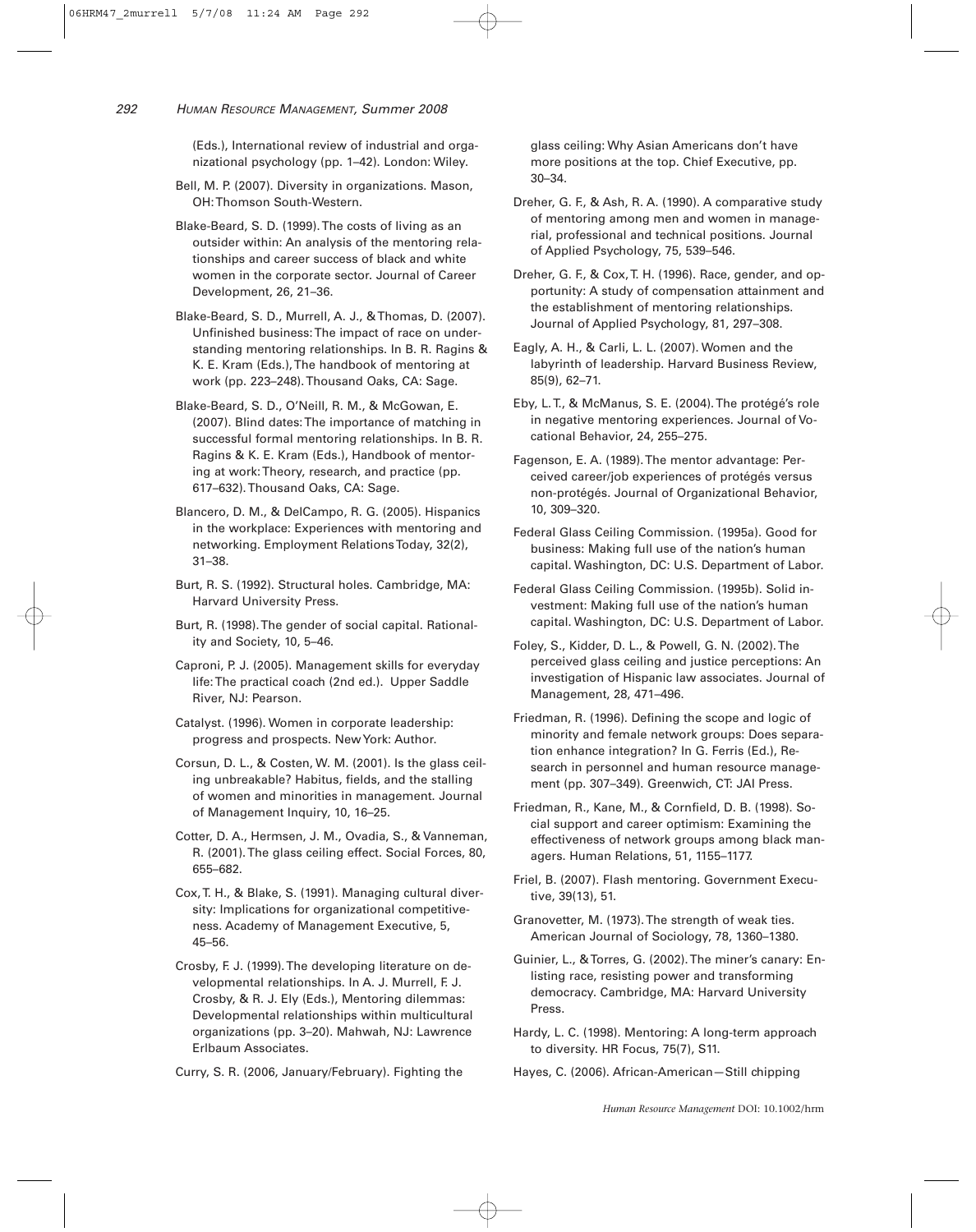away at the concrete ceiling. Black Enterprise, 36, 147–150.

Hayes-James, E. (2000). Race-related differences in promotions and support: Underlying effects of human and social capital. Organizational Science, 11, 493–508.

Hegstad, C. D. (1999). Formal mentoring as a strategy for human resource development: A review of research. Human Resource Development Quarterly, 10, 383–390.

Higgins, M. C., & Kram, K. E. (2001). Reconceptualizing mentoring at work: A developmental network perspective. Academy of Management Review, 26, 264–298.

Hyun, J. (2005). Breaking the bamboo ceiling: Career strategies for Asians. New York: HarperCollins.

Ibarra, H. (1993). Personal networks of women and minorities in management: A conceptual framework. Academy of Management Review, 18, 56–87.

Ibarra, H. (1995). Race, opportunity and diversity of social circles in managerial networks. Academy of Management Journal, 38, 673–703.

Johnson, N. B., & Scandura, T. A. (1994). The effect of mentorship and sex-role style on male-female earnings. Industrial Relations, 33, 263–274.

Kram, K. E. (1983). Phases of the mentor relationship. Academy of Management Journal, 26, 608–625.

Kram, K. E. (1985a). Mentoring at work: Developmental relationships in organizational life. Glenview, IL: Scott, Foresman.

Kram, K. E. (1985b, April). Improving the mentoring process. Training and Development Journal, pp. 40–43.

Lankau, M.J. & Scandura, T.A. (2002). An investigation of personal learning in mentoring relationships: Content, antecedents and consequences. Academy of Management Journal, 45, 779–790.

Lyons, B. D., & Oppler, E. S. (2004). The effects of structural attributes and demographic characteristics on protégé satisfaction in mentoring programs. Journal of Career Development, 30, 215–229.

Murrell, A. J., Crosby, F. J., & Ely, R. J. (1999). Mentoring dilemmas: Developmental relationships within multicultural organizations. New York: Lawrence Erlbaum Associates.

Murrell, A. J., & Hayes-James, E. (2001). Gender and diversity within organizations. Sex Roles, 45, 243–257.

O'Neill, R. M. (2002). Gender and race in mentoring relationships: A review of the literature. In D. Clutterbuck & B.R. Ragins (Eds.), Mentoring and diversity: An international perspective (pp. 1–22). Thousand Oaks, CA: Sage.

O'Neill, R. M., & Sankowsky, D. (2001). The Caligula phenomenon: Mentoring relationships and theoretical abuse. Journal of Management Inquiry, 10, 206–216.

Raabe, B., & Beehr, T. A. (2003). Formal mentoring versus supervisor and coworker relationships: Differences in perception and impact. Journal of Organizational Behavior, 24, 271–293.

Ragins, B. R. (1995). Diversity, power, and mentorship in organizations: A cultural, structural, and behavioral perspective. In M. M. Chemrs, S. Oskamp, & M. A. Costanzo (Eds.), Diversity in organizations: New perspectives for a changing workplace (pp. 91–132). Thousand Oaks, CA: Sage.

Ragins, B. R. (1997). Diversified mentoring relationships in organizations: A power perspective. Academy of Management Journal, 22, 482–521.

Ragins, B. R. (1999). Gender and mentoring relationships: A review and research agenda for the next decade. In G. Powell (Ed.), Handbook of gender and work (pp. 347–370). Thousand Oaks, CA: Sage.

Ragins, B. R., & McFarlin, D. B. (1990). Perceptions of mentor roles in cross-gender mentoring relationships. Journal of Vocational Behavior, 37, 321–339.

Raider, H. J., & Burt, R. S. (1996). Mentoring and the boundaryless career: Lessons from the minority experience. In M. B. Arthur & D. M. Rousseau, The boundaryless career: A new employment principle for a new organizational era (pp. 187–200). New York: Oxford University Press.

Scandura, T. A., & Schriesheim, C. A. (1994). Leadermember exchange and supervisor career mentoring as complementary concepts in leadership research. Academy of Management Journal, 37(6), 1588–1602.

Sims, A. D. (2002). An inter-group examination of African-American executives' mentoring relationships: Traversing the invisible hurdles of corporate America. Unpublished doctoral dissertation, Rutgers, The State University of New Jersey, New Brunswick, NJ.

Thomas, D. A. (1989). Mentoring and irrationality: The role of racial taboos. Human Resource Management, 28, 279–290.

Thomas, D. A. (1990). The impact of race of managers' experiences of developmental relationships. Journal of Organizational Behavior, 11, 479–492.

Thomas, D. A. (1993). Racial dynamics in cross-race developmental relationships. Administrative Science Quarterly, 38, 169–194.